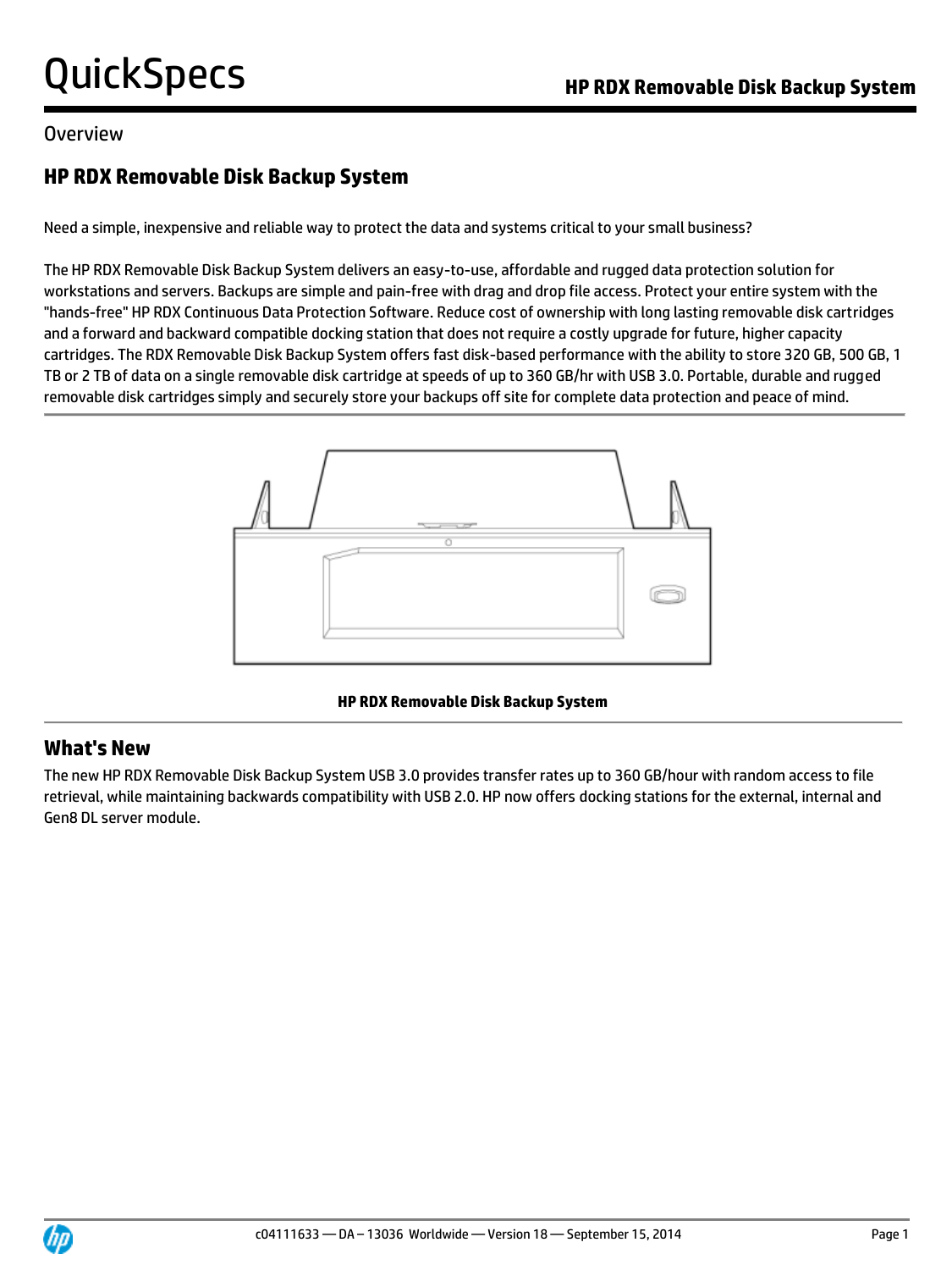### Features

### **Key Features**

- Drag and drop file backup and restore
- "Hands free" HP RDX Continuous Data Protection Software
- Up to 360 GB/hour\* transfer rate (uncompressed data) \* Where 1KB = 1,000 Bytes
- Fast disk based random access file retrieval
- Choice of 320 GB, 500 GB, 1 TB or 2 TB capacity removable disk cartridges (interchangeable in any HP RDX docking station)
- Compatibility with leading ISV backup software applications
- Disk cartridges designed for long usage life over 5,000 load/unload insertions
- Compatible with future higher capacity cartridges and mobile 2.5 inch Hard Disk Drive technology roadmap
- Portable, durable and shock proof cartridges
- Easy to install (USB 3.0 plug and play) and compact (Half-height 5.25-inch form-factor) internal or external docking station for removable cartridges
- Choice of half-height external, internal or rack-mount models to fit both servers and workstations
- HP RDX docking stations easily connect internally to a server or rack-mount kit or externally as a tabletop. By inserting a removable disk cartridge into the docking station, the cartridge automatically appears as a letter drive in Windows Explorer with no extra steps or formatting.
- Broad compatibility with a wide range of servers and operating systems
- Supporting tools -- HP LT&T available as a download with the drive to make installation, performance tuning and troubleshooting even easier

### **Customer Benefits The simple way to protect**

**your business data**

| Drag and drop file access makes backup as easy and convenient as the click of a mouse |
|---------------------------------------------------------------------------------------|
|---------------------------------------------------------------------------------------|

- Protect your entire system with "hands free" HP RDX Continuous Data Protection Software
	- Less time spent on backups with fast disk based file transfer/retrieval performance
	- Flexibility to meet budget and capacity requirements with choice of cartridge capacities
	- Usage model fits traditional backup architecture (e.g. ISV software) if required

| Reduces total cost of<br>protecting your business<br>data                            | Long usage life span of cartridges lowers media replacement costs<br>٠<br>No need to replace docking station when future higher capacity cartridges are available<br>٠                                                                        |
|--------------------------------------------------------------------------------------|-----------------------------------------------------------------------------------------------------------------------------------------------------------------------------------------------------------------------------------------------|
| <b>Simply and securely store</b><br>backups off-site for<br>complete data protection | Portable/durable disk cartridges enable easy off site archiving and disaster recovery<br>٠<br>Rugged cartridge protects data from drops, ESD and harsh environmental conditions for<br>$\bullet$<br>secure archiving/transportation/archiving |

Plug and play USB dock allows flexible media rotation and easy future scalability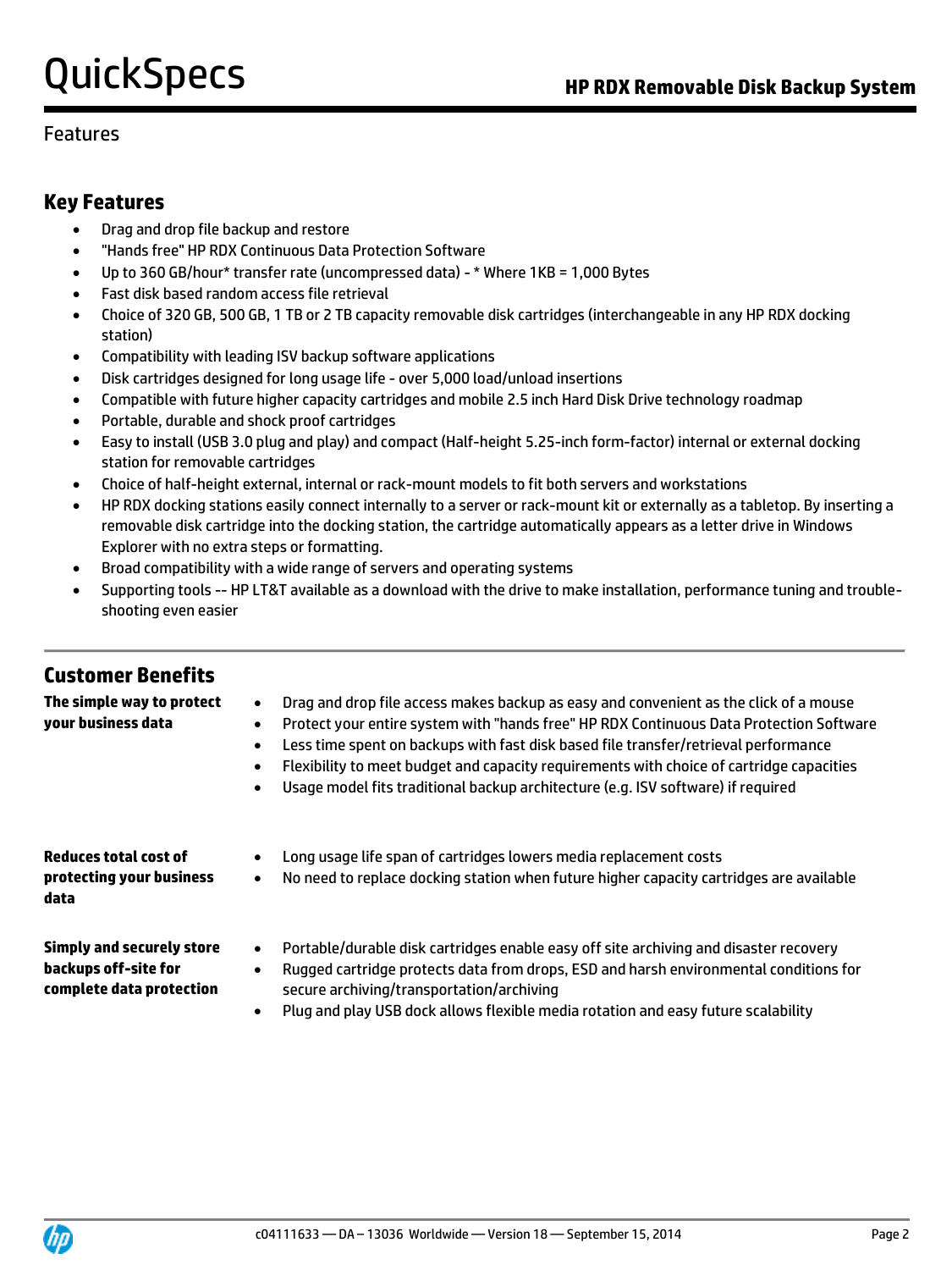## Product Highlights

| <b>Product Highlights</b>                    |                                                                                                                                                                                                                                                                                                                                                                                                                                                                                                                                                                                                                                                                                                                 |
|----------------------------------------------|-----------------------------------------------------------------------------------------------------------------------------------------------------------------------------------------------------------------------------------------------------------------------------------------------------------------------------------------------------------------------------------------------------------------------------------------------------------------------------------------------------------------------------------------------------------------------------------------------------------------------------------------------------------------------------------------------------------------|
| <b>Combines the best of</b><br>tape and disk | The HP RDX Removable Disk Backup System is based on removable disk technology that handles and<br>operates like a traditional tape drive and media, yet has all of the advantages of disk-to-disk backup.<br>The HP RDX Removable Disk Backup System allows backups to be accomplished with "hands free" HP<br>RDX Continuous Data Protection Software, standard ISV backup applications or data can be dragged<br>and dropped directly to the rugged removable storage media. To the host computer, the HP RDX<br>Removable Disk Cartridge appears as a Windows drive letter with the high performance benefits of a<br>disk based backup system.                                                              |
| <b>Easy to implement and</b><br>use          | Many small business customers have limited time, knowledge, experience or desire to dedicate to<br>backup and therefore currently have no or very rudimentary backup processes in place. The HP RDX<br>Removable Disk Backup System offers these customers a complete backup solution that is simple to<br>implement and easy to use.                                                                                                                                                                                                                                                                                                                                                                           |
|                                              | Installation is an easy and quick process of connecting the industry standard form factor HP RDX<br>Removable Disk Backup System USB docking station either internally to a server or rack-mount kit or<br>externally as a tabletop. The new HP RDX Removable Disk Backup System DL Server Module provides<br>integrated data protection for HP ProLiant DL380/385 G6/G7 servers. The HP RDX USB 3.0 Gen8 DL<br>Server Module provides integrated data protection for the HP ProLiant DL380p/DL385p Gen8 rack-<br>optimized servers. The RDX USB 3.0 Gen8 DL Server Module is the only RDX DL server module that<br>integrates with the HP ProLiant DL380p/DL385p Gen8 rack optimized servers.                  |
|                                              | Backing up is a simple matter of inserting a removable disk cartridge into the docking station. The<br>cartridge will automatically show up as a letter drive in Windows explorer with no extra formatting or<br>extra steps required. Simply select the files that need to be protected and drag them into the<br>removable drive folder. To restore files, just reverse the process.                                                                                                                                                                                                                                                                                                                          |
|                                              | For a hands free backup experience use the HP RDX Continuous Data Protection Software designed for<br>ease of use and complete workstation and server backup protection. Key features of the HP RDX<br>Continuous Data Protection Software include continuous data protection, file deduplication, bare<br>metal restore, seamless cartridge rotation and archiving support, simple file recovery, complete<br>backup coverage (unlimited file versions, open files, application data user settings and the complete<br>operating system are all automatically backed up), and comprehensive backup status updates.<br>Scheduled backups can be performed through support for standard ISV backup applications. |
| <b>Fast backup and restore</b>               | Staff productivity and thus customer service can be negatively impacted by the lengthening backup<br>window and restore/recovery times associated with optical backup solutions. The HP RDX Removable<br>Disk Backup System provides a backup solution that backs up and retrieves data quickly and reliably<br>thus optimizing application availability and staff productivity.                                                                                                                                                                                                                                                                                                                                |
|                                              | Data can be backed up to HP RDX Removable Disk Cartridges at hard drive speeds (up to 360 GB/hour).<br>HP RDX Removable Disk Cartridges are randomly accessed and read so critical single files and selected<br>file stores can be restored in seconds instead of hours.                                                                                                                                                                                                                                                                                                                                                                                                                                        |
| Affordable cost of<br>ownership              | Many small business customers have limited IT budget available for data protection with business<br>owners wanting to reduce IT capital and operational expenditure and protect IT investments to                                                                                                                                                                                                                                                                                                                                                                                                                                                                                                               |



optimize business profitability. The HP RDX Removable Disk Backup System provides a complete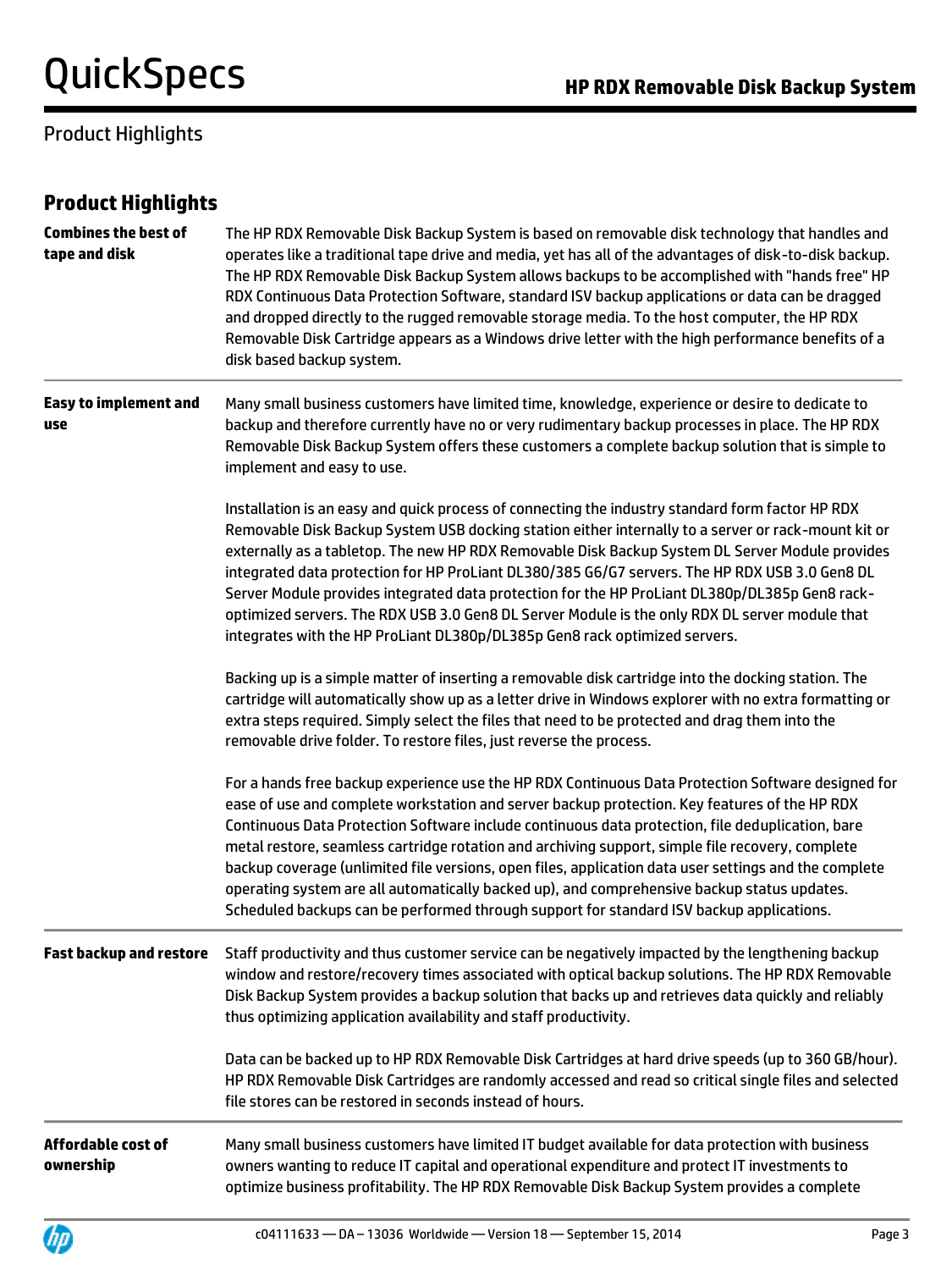## Product Highlights

|                                              | backup solution that has low initial acquisition costs and low on-going media and upgrade costs.                                                                                                                                                                                                                                                                                                                                                                                                                                                                                                                                                                                                                                                                                                                                                                                                                                                                           |  |  |  |  |  |
|----------------------------------------------|----------------------------------------------------------------------------------------------------------------------------------------------------------------------------------------------------------------------------------------------------------------------------------------------------------------------------------------------------------------------------------------------------------------------------------------------------------------------------------------------------------------------------------------------------------------------------------------------------------------------------------------------------------------------------------------------------------------------------------------------------------------------------------------------------------------------------------------------------------------------------------------------------------------------------------------------------------------------------|--|--|--|--|--|
|                                              | Total cost of ownership is lowered by the fact that HP RDX Removable Disk Cartridges are specified for<br>5,000 insertion/removal cycles, so HP RDX Removable Disk Cartridges will not wear out (and therefore<br>need to be replaced) over the typical life cycle of the solution. Upgrade and obsolescence costs are<br>also reduced and investment protection guaranteed by the fact that HP RDX Removable Disk Backup<br>System docking stations are compatible with all current and future higher capacity HP RDX Removable<br>Disk Cartridges. Customers will not need to purchase a new docking station when next generation<br>higher capacity HP RDX Removable Disk Cartridges are released. Similarly, today's HP RDX Removable<br>Disk Cartridges are compatible with all current and future HP RDX docking stations. Customer's<br>existing HP RDX Removable Disk Cartridges will work with next generation HP RDX docking stations<br>when they are released. |  |  |  |  |  |
| <b>Removability and</b><br>portability       | To ensure complete data protection against all types of data loss - including on-site system/site<br>destruction or natural disaster - small businesses need the ability to remove their backup and archive<br>data off-site. The HP RDX Removable Disk Backup System provides a backup solution that enables on-<br>site backup data to be removed, stored and rotated off-site in an easy, safe and secure way.                                                                                                                                                                                                                                                                                                                                                                                                                                                                                                                                                          |  |  |  |  |  |
|                                              | HP RDX Removable Disk Cartridges are portable (palm size), durable (2.5 inch disk drive features<br>include ramp loading heads, fluid dynamic bearings, inactive state spin down) and rugged. The robust<br>HP RDX Removable Disk Cartridge is also designed to protect data from potentially damaging<br>Electrostatic Discharge (ESD) and as well as prolonged exposure to heat, dust and other<br>environmental contaminants.                                                                                                                                                                                                                                                                                                                                                                                                                                                                                                                                           |  |  |  |  |  |
| <b>Reliability</b>                           | The HP RDX Removable Disk Backup System provides a docking station specified for more than 10,000<br>loads and unloads and an HP RDX cartridge specified for over 5,000 load and unloads and long life<br>expectancy.                                                                                                                                                                                                                                                                                                                                                                                                                                                                                                                                                                                                                                                                                                                                                      |  |  |  |  |  |
| <b>Easy scalability and</b><br>expandability | Many growing small businesses are experiencing storage capacity growth that is outstripping the<br>capacity/performance of current optical backup solutions. The HP RDX Removable Disk Backup<br>System provides a backup solution that scales easily as capacity needs grow. Adding capacity is a<br>simple matter of adding cartridges to an existing HP RDX Removable Disk Backup System USB docking<br>station. The HP RDX Removable Disk Backup System docking Station will work with all current as well<br>future higher capacity cartridges as they are introduced. The product's roadmap leverages the<br>industry standard mobile 2.5" hard disk drive roadmaps with new higher capacity cartridges expected<br>to be introduced regularly.                                                                                                                                                                                                                      |  |  |  |  |  |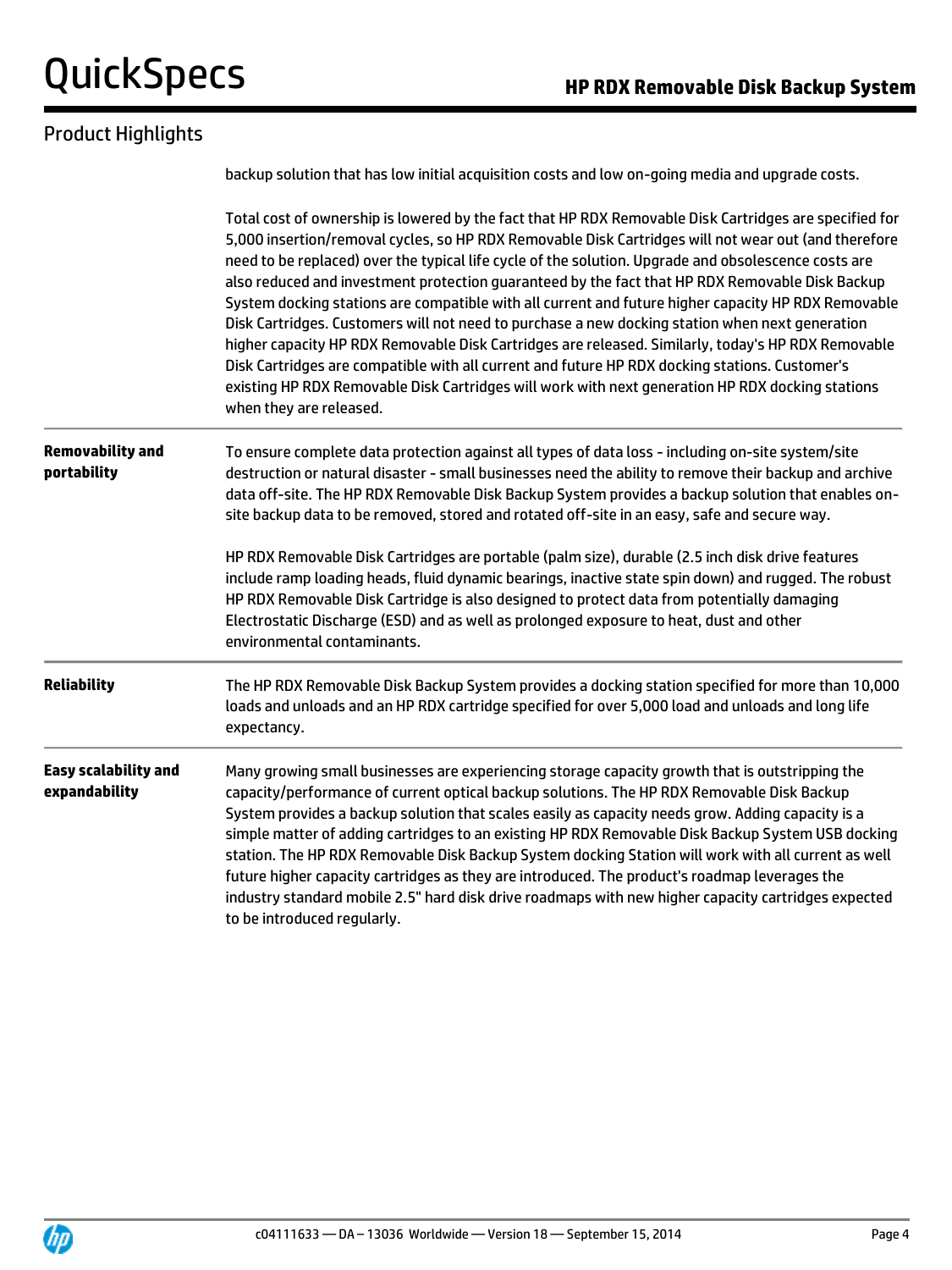## Compatibility

| <b>Compatibility</b>                                        | The HP extensive compatibility testing program assures that your HP RDX Removable Disk Backup<br>System works with leading servers, operating systems, and backup applications. For the latest list of<br>servers, workstations, operating systems, and backup software that support the HP RDX Removable<br>Disk Backup System, check the HP RDX Removable Disk Backup System compatibility pages on our web<br>site at: http://www.hp.com/go/connect or www.hp.com/storage/spock. |  |  |  |  |
|-------------------------------------------------------------|-------------------------------------------------------------------------------------------------------------------------------------------------------------------------------------------------------------------------------------------------------------------------------------------------------------------------------------------------------------------------------------------------------------------------------------------------------------------------------------|--|--|--|--|
|                                                             | USB 3.0 is backwards compatible with USB 2.0; however if the host device does not have a USB 3.0<br>port, the user will not be able to experience the full transfer rate performance that their RDX USB 3.0<br>system offers. HP recommends the following controller for a user who currently only has USB 2.0:<br>Startech 2 port PCI Express SuperSpeed USB 3.0 card. HP USB 3.0 controllers do not support this<br>product.                                                      |  |  |  |  |
| <b>HP Server and</b><br>Workstation<br><b>Compatibility</b> | The HP RDX Removable Disk Backup System is compatible with HP ProLiant servers and HP<br>workstations. HP RDX Removable Disk Backup System is supported on the following classes of HP<br>systems:                                                                                                                                                                                                                                                                                  |  |  |  |  |
|                                                             | <b>HP ProLiant DL servers</b><br>Including the HP ProLiant DL380/385 G6/G7 servers for all HP RDX Disk Systems with<br>$\circ$<br>the exception of the HP RDX USB 3.0 Gen8 DL Server Module (B7B70A and C8S08A)<br>which integrates only with the HP ProLiant DL380p/DL385p Gen8 rack-optimized<br>Servers.<br><b>HP ProLiant ML servers</b><br><b>HP Personal Workstations</b>                                                                                                     |  |  |  |  |
|                                                             | For details of which HP RDX Removable Disk Backup System models work with which systems,<br>including third-party systems, visit: http://www.hp.com/go/connect or www.hp.com/storage/spock<br>for the latest hardware compatibility information.                                                                                                                                                                                                                                    |  |  |  |  |
|                                                             | NOTE: HP recommends that no more than one HP RDX Removable Disk Backup System be connected<br>to a system at a time.                                                                                                                                                                                                                                                                                                                                                                |  |  |  |  |
| <b>OS Support</b>                                           | Microsoft <sup>®</sup> Windows®, Linux (various distributions)<br>NOTE: Please visit: http://www.hp.com/go/connect or www.hp.com/storage/spock for the latest<br>compatibility information.                                                                                                                                                                                                                                                                                         |  |  |  |  |
|                                                             | Backup Software Support HP RDX Continuous Data Protection Software, HP Data Protector Express, CA BrightStor ARCServe<br>Backup, Symantec Backup Exec, and other backup applications that support removable disk media<br>NOTE: Please visit: http://www.hp.com/go/connect or www.hp.com/storage/spock for the latest                                                                                                                                                               |  |  |  |  |

compatibility information.

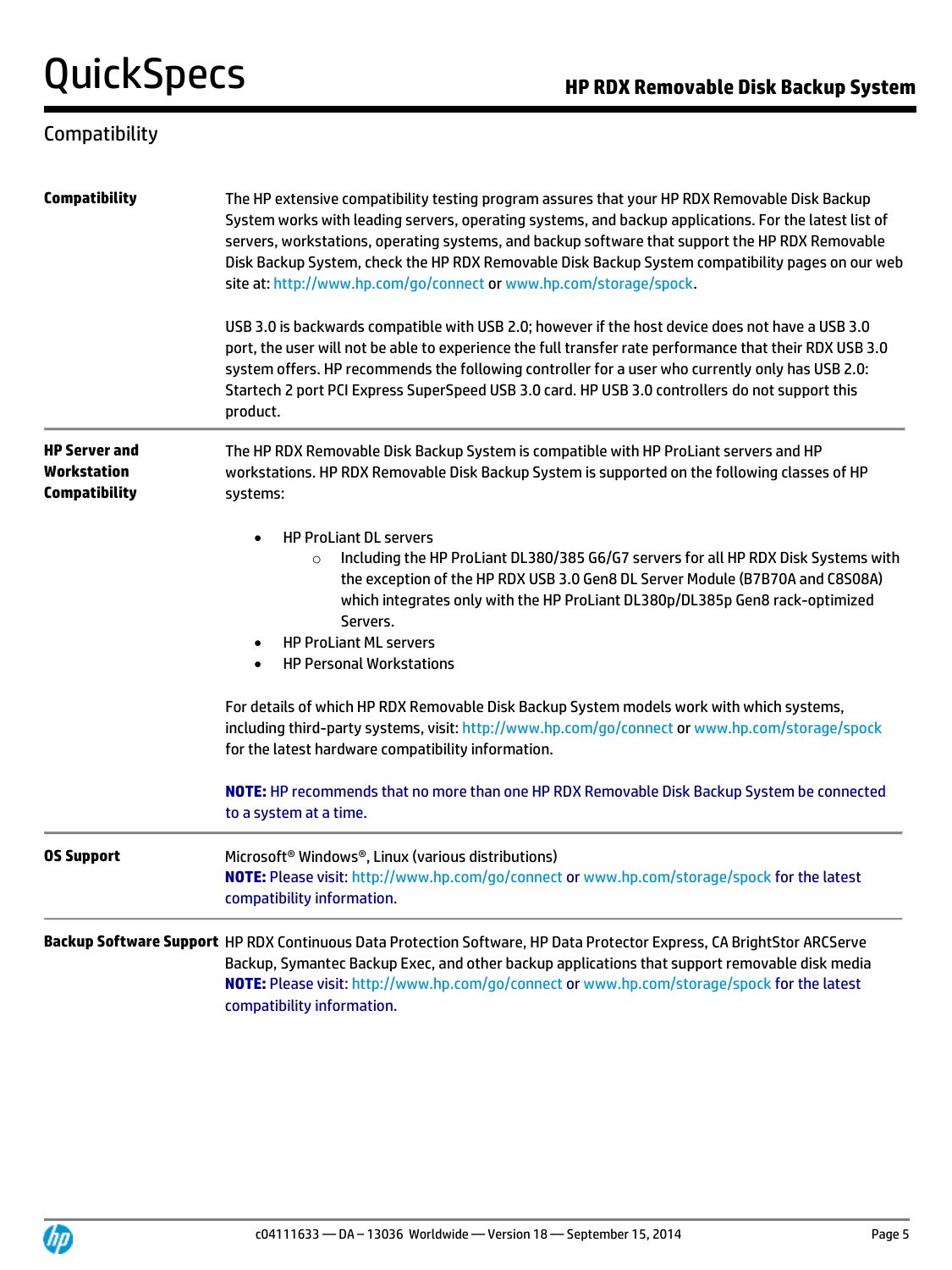**Warranty and Services Included with the Product** Removable Disk Backup System, plus 9x5 phone support for the duration of the warranty. Hewlett-Packard provides a 1-year, next-day, parts exchange, limited warranty for the HP RDX

> HP warrants only that the Storage software media will be free of physical defects for a period of ninety (90) days from delivery.

For more information about HP's Global Limited Warranty and Technical Support, visit: www.hp.com/storage/warranty

#### **HP Care Pack Information For increased uptime, productivity and ROI -HP Care Pack packaged services for Storage**

These days, you need to get the most out of your storage investment-you can't afford not to. When you buy HP storage products and solutions, it's also a good time to think about what levels of service and support you may need. To help take the worry out of deploying, designing, maintaining, and managing your environment, we've designed a portfolio of service options that are as flexible, reliable and scalable as your storage. Unlike storage-only vendors, we take a holistic approach to your entire environment, bridging storage, servers, blades, software and network infrastructures with our HP Care Pack packaged services for Storage.

#### **Protect your business beyond the warranty**

When it comes to robustness and reliability, standard warranties on today's computing equipment have matured just as the technologies have matured. Good news on some fronts-but also a source of potential problems and subsequent consequences that come from depending on standard warranties alone. Standard warranty protects against product defects and some causes of downtime- but not the business. By using a standard approach to warranty uplifts, such as HP Care Pack Services, you can reduce downtime risks and be more certain of operational consistency for both mission-critical and standard business computing. Simply put, HP Care Pack Services normalize the warranty of combined products - helping you proactively guard against unplanned downtime.

#### **Extending warranties with HP Care Pack Services**

For cost-effective upgrading or extending your standard warranty, HP Care Pack Services offer a suite of standard reactive hardware and software support services that are sold separately, or combined as with our Support Plus and Support Plus 24 services. The portfolio also provides a combination of proactive and reactive services, such as Proactive 24 Service and Critical Service. In addition, with HP Proactive Select we offer an innovative approach to service delivery that gives you the flexibility to acquire the specific proactive services you need today, then add services as your needs evolve. HP Proactive Select offers a broad set of technical or per-event type service options - including server, storage, and network, SAN device, and software, environment, installation and education services. Services that you can mix and match depending on your specific requirements, from preliminary planning and equipment delivery to installation, configuration, integration, and testing, through every level of ongoing support. Our HP Care Pack packaged services for Storage assures help when you need it most. And for many products, post-warranty HP Care Pack Services are available when your original warranty has expired.

#### **HP Storage Services: Offering reliability, flexibility and value-just like your storage**

HP Storage Services offers a full spectrum of customer care, from technology support to complex migrations to complete completely managed services. HP Factory Express provides customization,

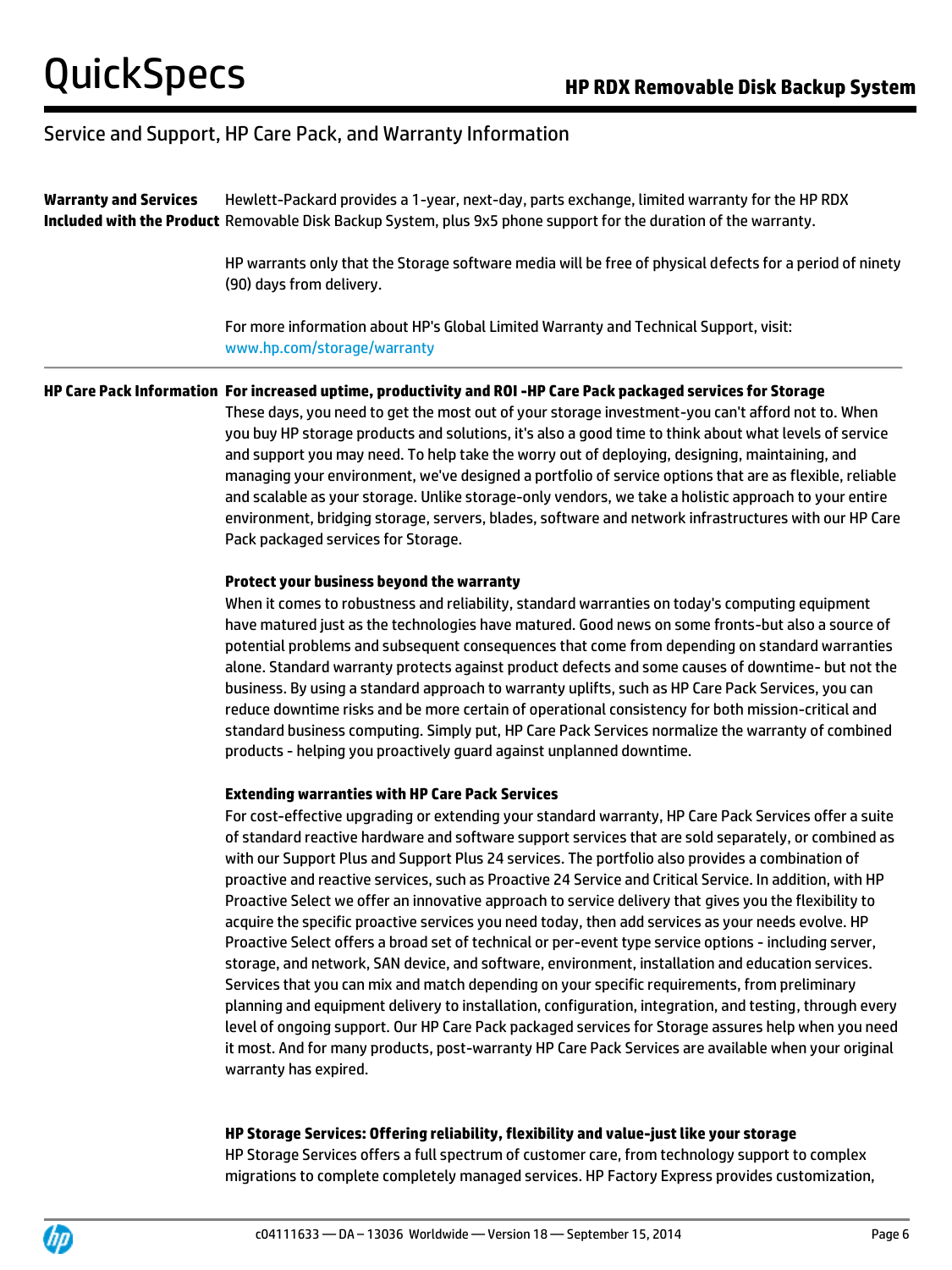|                                  | integration and deployment services for turnkey solutions. HP Education offers flexible,<br>comprehensive training on storage networking, disk storage systems, and storage software to help<br>your IT staff get the most out of your investments. And HP Financial solutions extend innovative<br>financing and asset management programs to cost-effective buy, manage and eventually retire your<br>older equipment.                                                                                                                                                            |  |  |  |  |
|----------------------------------|-------------------------------------------------------------------------------------------------------------------------------------------------------------------------------------------------------------------------------------------------------------------------------------------------------------------------------------------------------------------------------------------------------------------------------------------------------------------------------------------------------------------------------------------------------------------------------------|--|--|--|--|
|                                  | HP Storage Services, the trusted business technology experts who manage your technology in action,<br>because when technology works, business works. http://www.hp.com/services/storage                                                                                                                                                                                                                                                                                                                                                                                             |  |  |  |  |
|                                  | <b>NOTE:</b> Care Pack Services availability may vary by product and country.                                                                                                                                                                                                                                                                                                                                                                                                                                                                                                       |  |  |  |  |
|                                  | HP Care Pack Services are sold by HP and HP Authorized Service Partners:                                                                                                                                                                                                                                                                                                                                                                                                                                                                                                            |  |  |  |  |
|                                  | Services for customers purchasing from HP or an enterprise reseller are quoted using HP<br>$\bullet$<br>order configuration tools.<br>Customers purchasing from a commercial reseller can find HP Care Pack Services at<br>$\bullet$<br>http://www.hp.com/go/lookuptool                                                                                                                                                                                                                                                                                                             |  |  |  |  |
| <b>Recommended Support</b>       | For a higher return on your storage investment, HP Support Plus 24 provides integrated hardware and<br>software support services designed specifically for your technology. Available 24x7, this 3-year<br>combined reactive support option delivers onsite hardware support and over-the-phone software<br>support around-the-clock. Leverage the full strength of HP Technology Services - customers can trust<br>the services professionals at HP to work collaboratively with them, putting our strategic and technical<br>know-how to work across their entire infrastructure. |  |  |  |  |
|                                  | Improve uptime with responsive hardware and software services<br>$\bullet$<br>Enjoy consistent service coverage across geographically dispersed sites<br>$\bullet$<br>Update HP party software at a predictable cost<br>$\bullet$<br>Increase customer satisfaction-with no interoperability gaps<br>$\bullet$                                                                                                                                                                                                                                                                      |  |  |  |  |
|                                  | http://h20195.www2.hp.com/V2/GetPDF.aspx/5981-6638EN.pdf                                                                                                                                                                                                                                                                                                                                                                                                                                                                                                                            |  |  |  |  |
| Recommended<br><b>Deployment</b> | HP Installation Service.                                                                                                                                                                                                                                                                                                                                                                                                                                                                                                                                                            |  |  |  |  |
|                                  | For smooth startup and better business outcomes, HP Hardware Installation - this service provides<br>initial hardware installation of your product into your technology environment (system configuration<br>is not included).<br><b>Service Features:</b>                                                                                                                                                                                                                                                                                                                          |  |  |  |  |
|                                  | Installation in accordance with your business's configuration requirements<br>$\bullet$<br>The ability to achieve more effective data management<br>$\bullet$                                                                                                                                                                                                                                                                                                                                                                                                                       |  |  |  |  |
|                                  | http://h71028.www7.hp.com/ERC/downloads/5981-9356EN.pdf                                                                                                                                                                                                                                                                                                                                                                                                                                                                                                                             |  |  |  |  |
| experience                       | Related HP Care Pack Services that will enhance your HP product                                                                                                                                                                                                                                                                                                                                                                                                                                                                                                                     |  |  |  |  |
| <b>Related Services</b>          | For customers who need to improve IT performance and manageability through the use of cost                                                                                                                                                                                                                                                                                                                                                                                                                                                                                          |  |  |  |  |

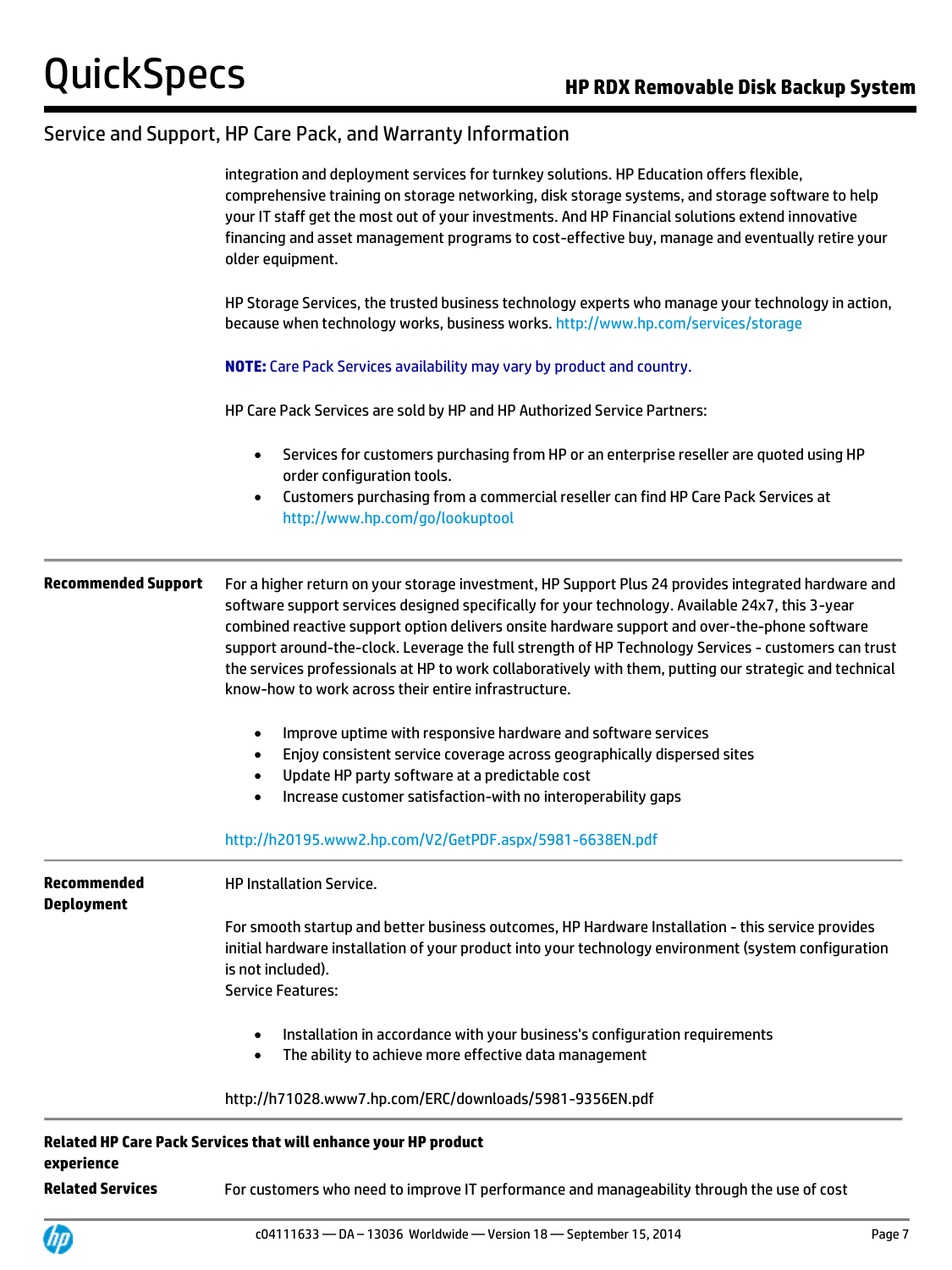effective flexible proactive services:

Proactive Select - increased flexibility, minimal complexity -- Select what works for you - your package

Delivery planning + Proactive Service Credits

- Credits are used to redeem proactive services
- Three 'predefined' service credit levels 30, 60,180 credits
- Additional credits available
- Available in 1,3, 4 & 5 year packages

Reactive

 Utilize existing reactive services products - ranging from Next Day, through 24x7, to 6 Hour Call to Repair

#### <http://h20195.www2.hp.com/v2/GetPDF.aspx/4AA2-3842ENN.pdf>

**eSupport** HP eSupport is a portfolio of technology-based services that assist you with managing your business environment - from the desktop to the data center.

#### **Support Portal**

The HP support portal provides one-stop access to the information, tools and services you need to manage the daily operations of your IT environment.

Features include:

- Access to self-solve tools (including search technical knowledge base)
- Efficient logging and tracking of support cases
- Collaboration with other business and IT professionals
- Download of patches and drivers
- Access to diagnostic tools
- Proactive notification of relevant information

Access to certain features of the support portal requires an HP service agreement. To access the support portal, visit[: http://www.hp.com/support](http://www.hp.com/support) **Customer Technical Training** Consider education as an integral part of your strategy to get the best return on investment for your HP storage solution. HP offers a variety of training courses on storage software, networking, archiving and disk storage systems. Our classes are available in many delivery modalities from traditional instructor-led courses at one of our 80 training centers worldwide to on-site training customized to your needs or online. [www.hp.com/learn/storage](http://www.hp.com/learn/storage) **HP Services Awards** HP Services continues to be recognized for service and support excellence by customers, partners, industry organizations and publications around the world. Recent honors and award reflect our services team's dedications, technical expertise, professionalism and uncompromising commitment to customer satisfaction. For a list of all our awards, please visit

<http://h20219.www2.hp.com/services/cache/433028-0-0-225-121.html>

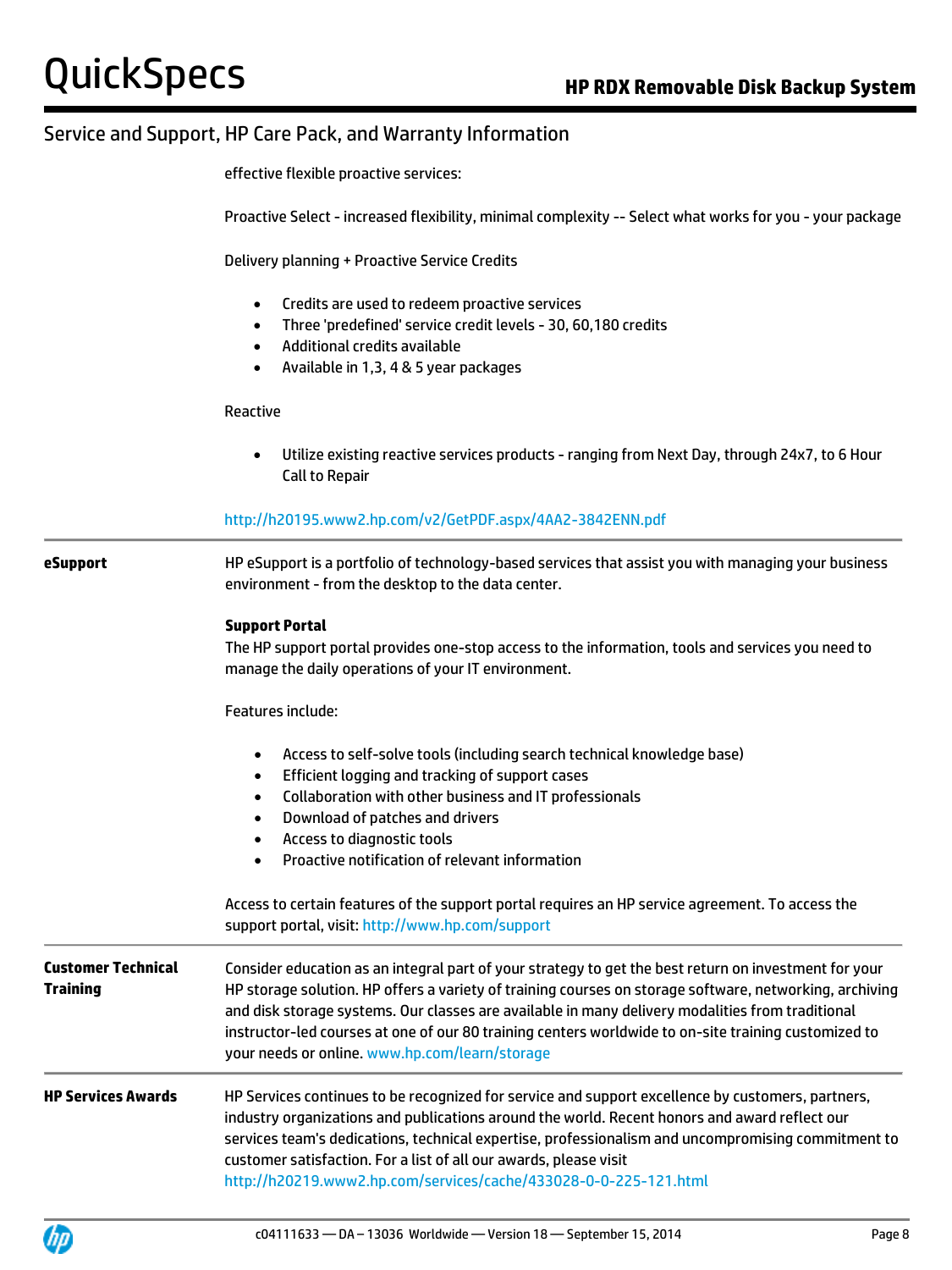| <b>Additional Services</b> | For more information about HP Care Pack Services for Storage, please visit:                     |  |  |  |  |
|----------------------------|-------------------------------------------------------------------------------------------------|--|--|--|--|
| <b>Information</b>         | http://www.hp.com/services/storage                                                              |  |  |  |  |
|                            | If you have specific questions, contact your local HP representative. Contact information for a |  |  |  |  |
|                            | representative in your area can be found at "Contact HP" http://www.hp.com                      |  |  |  |  |

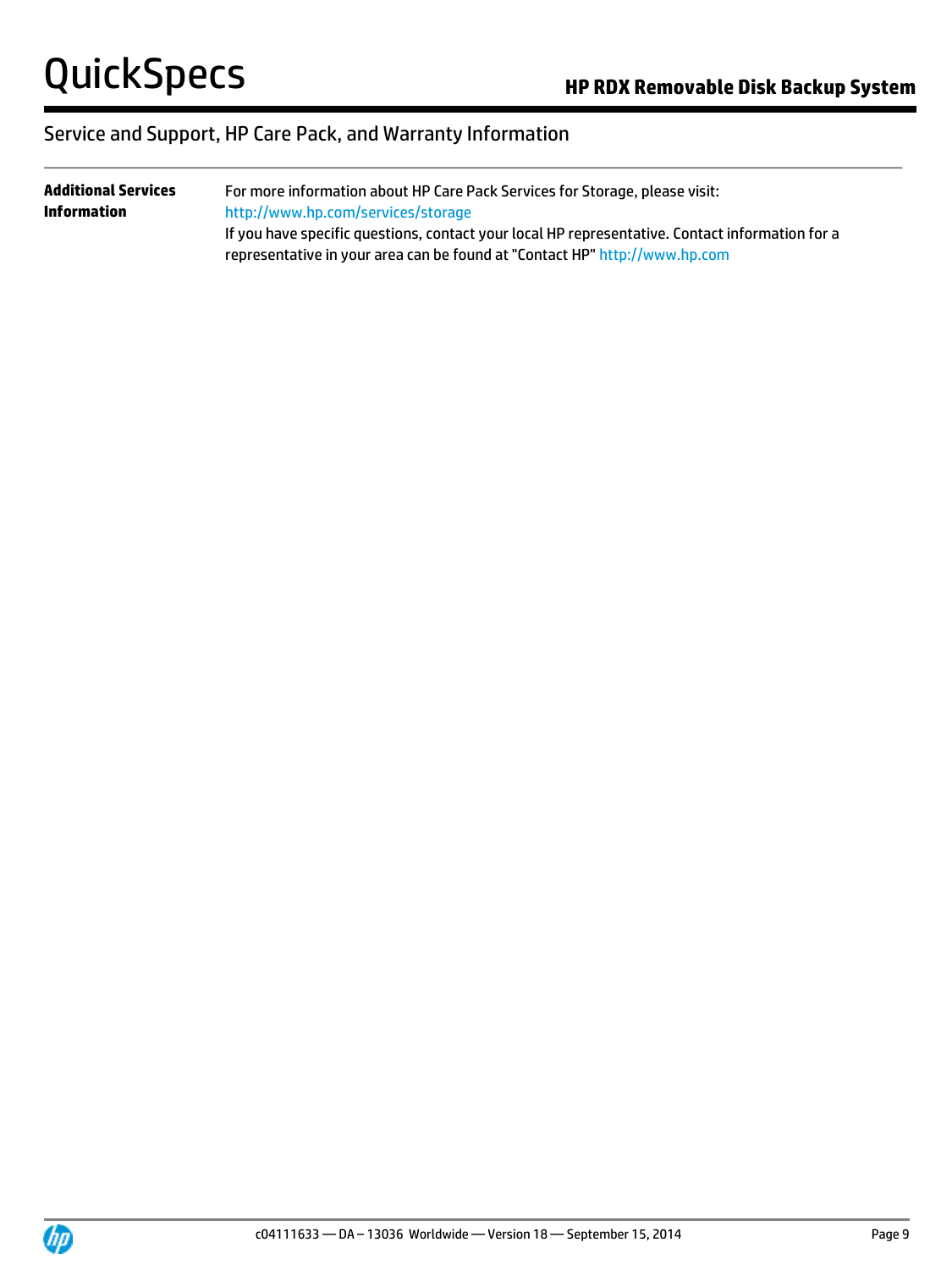## Kit Contents

|  |  | <b>Kit Contents</b> |
|--|--|---------------------|
|--|--|---------------------|

| <b>Model Name</b>                                                                                                                                                                                                                                                                                                                                       | <b>Part Number</b> |
|---------------------------------------------------------------------------------------------------------------------------------------------------------------------------------------------------------------------------------------------------------------------------------------------------------------------------------------------------------|--------------------|
| HP RDX320 USB3.0 Internal Disk Backup System                                                                                                                                                                                                                                                                                                            | <b>B7B62A</b>      |
| RDX Internal Docking Station, installation poster, HP RDX Utility CD (containing<br>electronic user's guide and drivers), internal USB cable, HP RDX 320 GB Removable<br>Disk Cartridge, HP RDX Continuous Data Protection Software CD<br><b>NOTE:</b> OD1 will appear after this part number on your sales order if factory                            |                    |
| integration is indicated.                                                                                                                                                                                                                                                                                                                               |                    |
| HP RDX320 USB3.0 External Disk Backup System                                                                                                                                                                                                                                                                                                            | <b>B7B63A</b>      |
| RDX External Docking Station, installation poster, HP RDX Utility CD (containing<br>electronic user's guide and drivers), external USB cable, power cord/supply, HP RDX<br>320 GB Removable Disk Cartridge, HP RDX Continuous Data Protection Software CD                                                                                               |                    |
| HP RDX500 USB3.0 Internal Disk Backup System                                                                                                                                                                                                                                                                                                            | <b>B7B64A</b>      |
| RDX Internal Docking Station, installation poster, HP RDX Utility CD (containing<br>electronic user's guide and drivers), internal USB cable, HP RDX 500 GB Removable<br>Disk Cartridge, HP RDX Continuous Data Protection Software CD<br>NOTE: 0D1 will appear after this part number on your sales order if factory<br>integration is indicated.      |                    |
| HP RDX500 USB3.0 External Disk Backup System                                                                                                                                                                                                                                                                                                            | <b>B7B66A</b>      |
| RDX External Docking Station, installation poster, HP RDX Utility CD (containing<br>electronic user's guide and drivers), external USB cable, power cord/supply, HP RDX<br>500 GB Removable Disk Cartridge, HP RDX Continuous Data Protection Software CD                                                                                               |                    |
| HP RDX1000 USB3.0 Internal Disk Backup System                                                                                                                                                                                                                                                                                                           | <b>B7B67A</b>      |
| RDX Internal Docking Station, installation poster, HP RDX Utility CD (containing<br>electronic user's guide and drivers), internal USB cable, HP RDX 1 TB Removable Disk<br>Cartridge, HP RDX Continuous Data Protection Software CD<br><b>NOTE:</b> OD1 will appear after this part number on your sales order if factory<br>integration is indicated. |                    |
| HP RDX1000 USB3.0 DL Server Backup Module                                                                                                                                                                                                                                                                                                               | <b>B7B68A</b>      |
| RDX Removable Disk Backup System DL Server Module, installation poster/flyer, HP<br>RDX Utility CD (containing electronic user's guide and drivers), internal USB cable,<br>power cable, HP RDX 1TB Removable Disk Cartridge, HP RDX Continuous Data<br><b>Protection Software CD</b>                                                                   |                    |
| NOTE: 0D1 will appear after this part number on your sales order if factory<br>integration is indicated.                                                                                                                                                                                                                                                |                    |
| HP RDX1000 USB3.0 External Disk Backup System                                                                                                                                                                                                                                                                                                           | <b>B7B69A</b>      |
| RDX External Docking Station, installation poster, HP RDX Utility CD (containing                                                                                                                                                                                                                                                                        |                    |

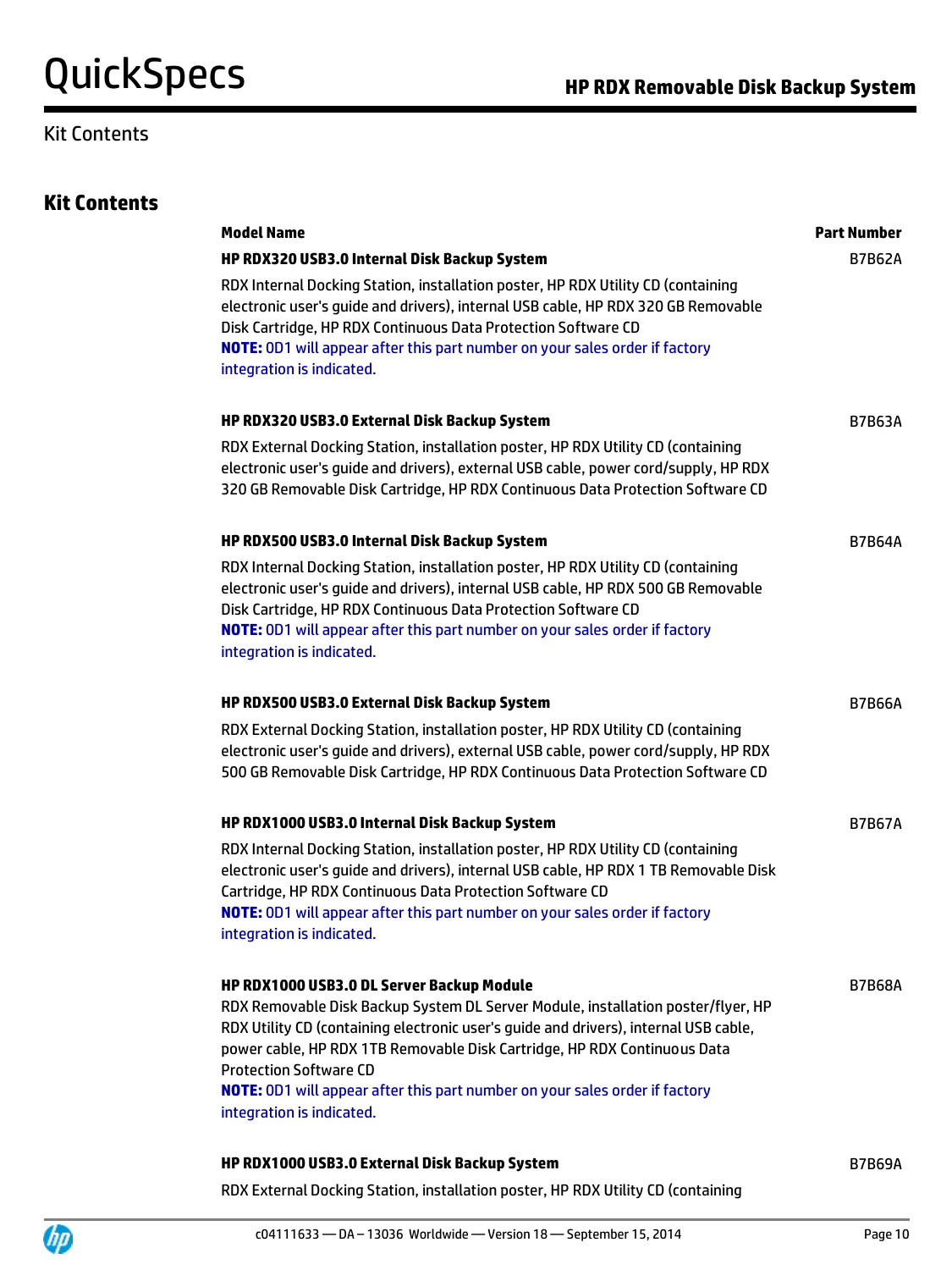## Kit Contents

| electronic user's guide and drivers), external USB cable, power cord/supply, HP RDX 1<br>TB Removable Disk Cartridge, HP RDX Continuous Data Protection Software CD                                                                                                                                                                                                                                         |               |
|-------------------------------------------------------------------------------------------------------------------------------------------------------------------------------------------------------------------------------------------------------------------------------------------------------------------------------------------------------------------------------------------------------------|---------------|
| HP RDX 2TB USB3.0 Internal Disk Backup Systems                                                                                                                                                                                                                                                                                                                                                              | E7X52A        |
| RDX Internal Docking Station, installation poster, HP RDX Utility CD (containing<br>electronic user's guide and drivers), internal USB cable, HP RDX 2 TB Removable Disk<br>Cartridge, HP RDX Continuous Data Protection Software CD<br>NOTE: 0D1 will appear after this part number on your sales order if factory<br>integration is indicated.                                                            |               |
| HP RDX 2TB USB3.0 External Disk Backup Systems                                                                                                                                                                                                                                                                                                                                                              | E7X53A        |
| RDX External Docking Station, installation poster, HP RDX Utility CD (containing<br>electronic user's guide and drivers), external USB cable, power cord/supply, HP RDX 2<br>TB Removable Disk Cartridge, HP RDX Continuous Data Protection Software CD                                                                                                                                                     |               |
| HP RDX500 USB3.0 DL Server Backup Module                                                                                                                                                                                                                                                                                                                                                                    | <b>B7B65A</b> |
| RDX Removable Disk Backup System DL Server Module, installation poster/flyer, HP<br>RDX Utility CD (containing electronic user's quide and drivers), internal USB cable,<br>power cable, HP RDX 500 GB Removable Disk Cartridge, HP RDX Continuous Data<br><b>Protection Software CD</b><br><b>NOTE:</b> OD1 will appear after this part number on your sales order if factory<br>integration is indicated. |               |
| <b>HP RDX1000 USB3.0 Gen8 DL Server Module</b>                                                                                                                                                                                                                                                                                                                                                              | <b>B7B70A</b> |
| RDX Removable Disk Backup System DL Server Module, installation poster/flyer, HP<br>RDX Utility CD (containing electronic user's guide and drivers), internal USB cable,<br>power cable, HP RDX 1TB GB Removable Disk Cartridge, HP RDX Continuous Data<br><b>Protection Software CD</b><br>NOTE: 0D1 will appear after this part number on your sales order if factory<br>integration is indicated.        |               |
| HP RDX USB 3.0 Gen8 DL Server Module Docking Station                                                                                                                                                                                                                                                                                                                                                        | <b>C8S08A</b> |
| RDX Removable Disk Backup System DL Server Module, installation poster/flyer, HP<br>RDX Utility CD (containing electronic user's guide and drivers), internal USB cable,<br>power cable, HP RDX Continuous Data Protection Software CD. Is backwards and<br>forwards compatible with any RDX capacity media.                                                                                                |               |
| HP RDX USB 3.0 Internal Docking Station                                                                                                                                                                                                                                                                                                                                                                     | <b>C8S06A</b> |
| RDX Removable Disk Backup System Internal Docking Station installation<br>poster/flyer, HP RDX Utility CD (containing electronic user's guide and drivers),<br>internal USB cable, power cable, HP RDX Continuous Data Protection Software CD. Is<br>backwards and forwards compatible with any RDX capacity media.                                                                                         |               |

#### **HP RDX USB 3.0 External Docking Station** C8S07A

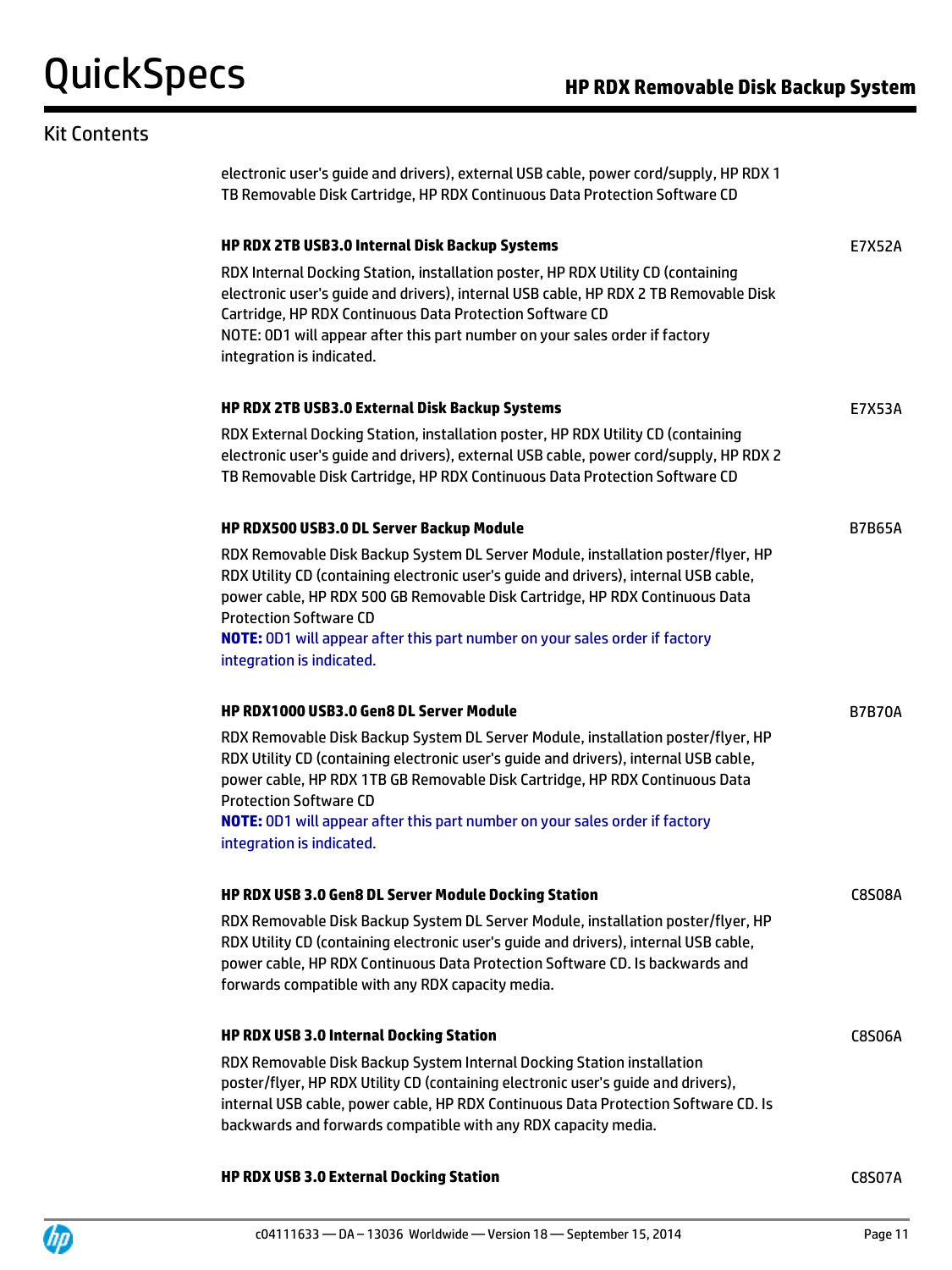### Kit Contents

|                           | RDX Removable Disk Backup System External Docking Station installation<br>poster/flyer, HP RDX Utility CD (containing electronic user's quide and drivers),<br>external USB cable, power cable, HP RDX Continuous Data Protection Software CD. Is<br>backwards and forwards compatible with any RDX capacity media. |        |  |  |
|---------------------------|---------------------------------------------------------------------------------------------------------------------------------------------------------------------------------------------------------------------------------------------------------------------------------------------------------------------|--------|--|--|
| Media                     | HP RDX 320GB Removable Disk Cartridge                                                                                                                                                                                                                                                                               | Q2041A |  |  |
|                           | HP RDX 500GB Removable Disk Cartridge                                                                                                                                                                                                                                                                               | Q2042A |  |  |
|                           | <b>HP RDX 1TB Removable Disk Cartridge</b>                                                                                                                                                                                                                                                                          | Q2044A |  |  |
|                           | HP RDX 2TB Removable Disk Cartridge                                                                                                                                                                                                                                                                                 | Q2046A |  |  |
| <b>Rack-Mount Options</b> | <b>HP StoreEver 1U USB Rack-mount Kit</b>                                                                                                                                                                                                                                                                           | A8007B |  |  |
|                           | <b>NOTE:</b> 10 USB Rack-Mount Kit holds up to two internal HP RDX Removable Disk                                                                                                                                                                                                                                   |        |  |  |
|                           | <b>Backup Systems</b>                                                                                                                                                                                                                                                                                               |        |  |  |
|                           | <b>NOTE:</b> Please refer to the following web page for further information:                                                                                                                                                                                                                                        |        |  |  |
|                           | http://h18006.www1.hp.com/products/storageworks/1urackmount/index.html                                                                                                                                                                                                                                              |        |  |  |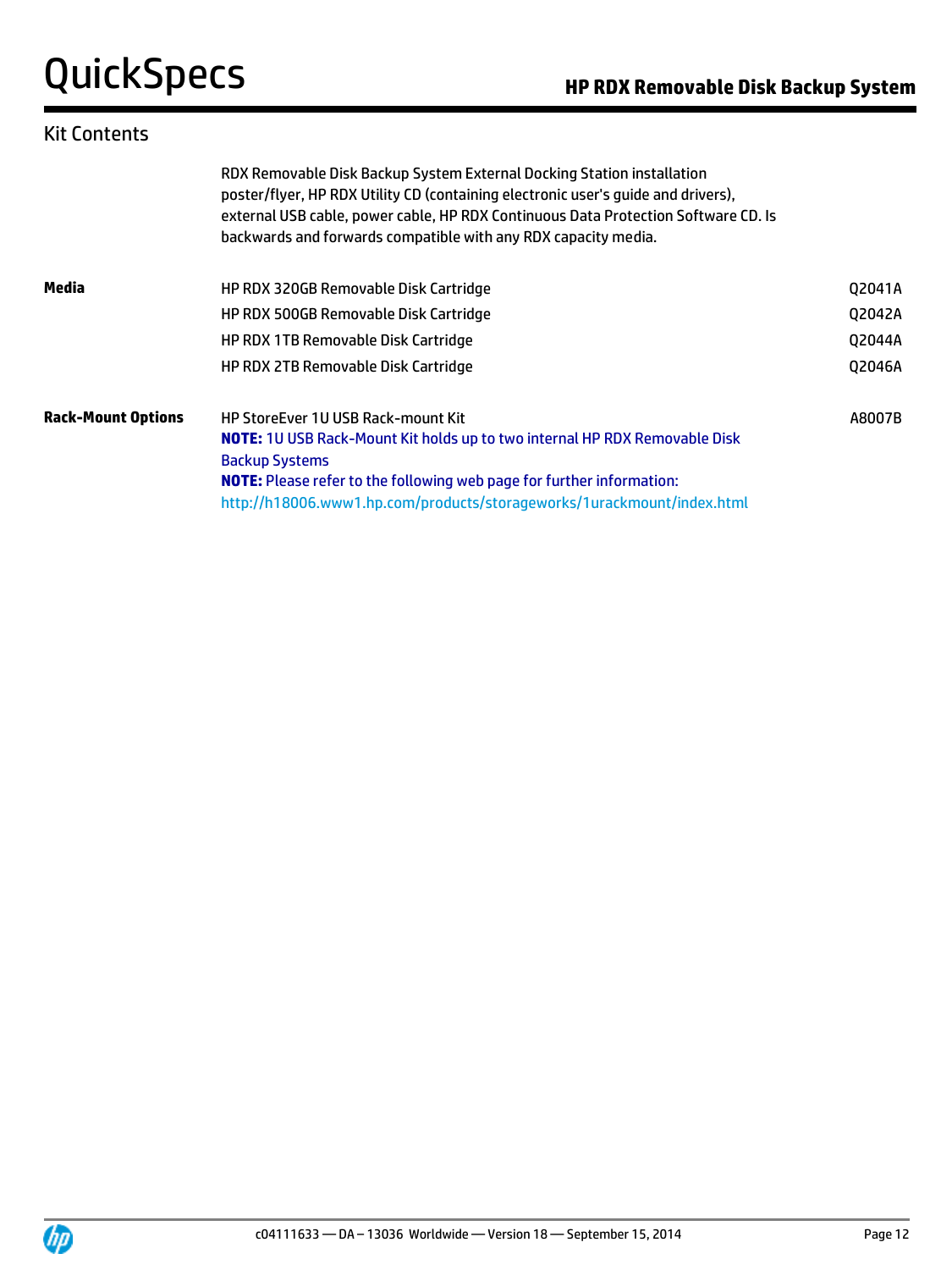## Technical Specifications

|                   |                                                                                                                                                                 | <b>HP RDX 320</b>                                                                                   | <b>HP RDX 500</b>                                                      | <b>HP RDX 1TB</b>                                                                                                                                                                                | <b>HP RDX 2TB</b>                                                                                                                                                                 | <b>HP RDX</b><br>DL380/385<br>G6/G7 server<br>module                          | <b>HP RDX1TB</b><br><b>USB3.0 Gen8</b><br><b>DL Server</b><br><b>Module</b>   |
|-------------------|-----------------------------------------------------------------------------------------------------------------------------------------------------------------|-----------------------------------------------------------------------------------------------------|------------------------------------------------------------------------|--------------------------------------------------------------------------------------------------------------------------------------------------------------------------------------------------|-----------------------------------------------------------------------------------------------------------------------------------------------------------------------------------|-------------------------------------------------------------------------------|-------------------------------------------------------------------------------|
| <b>Dimensions</b> | <b>Form Factor</b>                                                                                                                                              | Half-height,<br>$5\frac{1}{4}$ in<br>(internal<br>module)                                           | Half-height,<br>$5\frac{1}{4}$ in<br>(internal<br>module)              | Half-height,<br>$5\frac{1}{4}$ in<br>(internal<br>module)                                                                                                                                        | Half-height,<br>51/ <sub>4</sub> in<br>(internal<br>module)                                                                                                                       | Module with<br>Half-height,<br>51/ <sub>4</sub> inch<br>internal RDX<br>drive | Module with<br>Half-height,<br>51/ <sub>4</sub> inch<br>internal RDX<br>drive |
|                   | <b>Physical</b> (HxWxD) $1.63 \times 5.78 \times$<br><b>Internal Dock</b>                                                                                       | 6.72 in<br>x 17.07 cm)                                                                              | 6.72 in<br>x 17.07 cm)                                                 | $1.63 \times 5.78 \times 1.63 \times 5.78 \times$<br>6.72 in<br>$(4.14 \times 14.68)$ $(4.14 \times 14.68)$ $(4.14 \times 14.68)$<br>x 17.07 cm)                                                 | $1.63 \times 5.78 \times$<br>6.72 in<br>$(4.14 \times 14.68)$<br>x 17.07 cm)                                                                                                      | $3.36 \times 7.00 \times$<br>6.72 in<br>(8.535x<br>17.791 x<br>17.072 cm)     | $3.36 \times 7.00 \times$<br>6.72 in<br>(8.535x<br>17.791 x<br>17.072 cm)     |
|                   | <b>Physical</b> (HxWxD)<br><b>External Dock</b>                                                                                                                 | $2.04 \times 4.32 \times$<br>7.00 in<br>(including<br>bezel)<br>x 17.75 cm<br>(including<br>bezel)) | 7.00 in<br>(including<br>bezel)<br>x 17.75 cm<br>(including<br>bezel)) | $2.04 \times 4.32 \times 2.04 \times 4.32 \times$<br>7.00 in<br>(including<br>bezel)<br>$(5.18 \times 10.98)$ $(5.18 \times 10.98)$ $(5.18 \times 10.98)$<br>x 17.75 cm<br>(including<br>bezel)) | $2.04 \times 4.32 \times$<br>7.00 in<br>(including<br>bezel)<br>$(5.18 \times 10.98$<br>x 17.75 cm<br>(including<br>bezel))                                                       | N/A                                                                           | N/A                                                                           |
|                   | <b>Physical</b> (HxWxD) $0.92 \times 3.39 \times$                                                                                                               |                                                                                                     |                                                                        | $0.92 \times 3.39 \times 0.92 \times 3.39 \times$                                                                                                                                                | $0.92 \times 3.39 \times$                                                                                                                                                         | $0.92 \times 3.39 \times$                                                     | $0.92 \times 3.39 \times$                                                     |
|                   | <b>Removable Disk</b>                                                                                                                                           | 4.68 in                                                                                             | 4.68 in                                                                | 4.68 in                                                                                                                                                                                          | 4.68 in                                                                                                                                                                           | 4.68 in                                                                       | 4.68 in                                                                       |
|                   | Cartridge                                                                                                                                                       | $11.9$ cm)                                                                                          | $11.9 \,\mathrm{cm}$ )                                                 | $11.9 \text{ cm}$                                                                                                                                                                                | $(2.34 \times 8.66 \times (2.34 \times 8.66 \times (2.34 \times 8.66 \times (2.34 \times 8.66 \times (2.34 \times 8.66 \times (2.34 \times 8.66 \times$<br>$11.9 \,\mathrm{cm}$ ) | $11.9 \,\mathrm{cm}$ )                                                        | $11.9 \,\mathrm{cm}$ )                                                        |
|                   | <b>Shipping</b> (HxWxD) 8.07 x 7.87 x 8.07 x 7.87 x 8.07 x 7.87 x 8.07 x 7.87 x<br><b>Internal/External</b>                                                     | 15.75 in<br>40 cm)                                                                                  | 15.75 in<br>40 cm)                                                     | 15.75 in<br>40 cm)                                                                                                                                                                               | 15.75 in<br>(20.5 x 20.0 x (20.5 x 20.0 x (20.5 x 20.0 x (20.5 x 20.0 x (20.5 x 20.0 x (20.5 x 20.0 x<br>40 cm)                                                                   | $8.07 \times 7.87 \times$<br>15.75 in<br>40 cm)                               | 8.07 x 7.87 x<br>15.75 in<br>40 cm)                                           |
|                   | <b>Shipping</b> (HxWxD) $3.35 \times 5.32 \times 3.35 \times 5.32 \times 3.35 \times 5.32 \times 3.35 \times 5.32 \times$<br><b>Removable Disk</b><br>Cartridge | 7.99 in<br>$20.3$ cm)                                                                               | 7.99 in<br>$20.3$ cm)                                                  | 7.99 in<br>$20.3$ cm)                                                                                                                                                                            | 7.99 in<br>(8.50 x 13.5 x (8.50 x 13.5 x (8.50 x 13.5 x (8.50 x 13.5 x (8.50 x 13.5 x (8.50 x 13.5 x<br>$20.3$ cm)                                                                | $3.35 \times 5.32 \times$<br>7.99 in<br>$20.3$ cm)                            | $3.35 \times 5.32 \times$<br>7.99 in<br>$20.3$ cm)                            |
| Weight            | <b>Out of box, Internal</b> 1.40 lb (635 1.40 lb (635 1.40 lb (635 1.40 lb (635 g) 3.29 lb (1494 3.29 lb (1494<br><b>Dock</b>                                   | g)                                                                                                  | g)                                                                     | g)                                                                                                                                                                                               |                                                                                                                                                                                   | g)                                                                            | g)                                                                            |
|                   | Out of box, External 1.19 lb (540<br><b>Dock</b>                                                                                                                | q)                                                                                                  | 1.19 lb (540<br>g)                                                     | q)                                                                                                                                                                                               | 1.19 lb (540 1.19 lb (540 q)                                                                                                                                                      | N/A                                                                           | N/A                                                                           |
|                   | Out of box,<br><b>Removable Disk</b><br>Cartridge                                                                                                               | g)                                                                                                  | g)                                                                     |                                                                                                                                                                                                  | 0.38 lb (173 0.41 lb (188 0.41 lb (188g) 0.56 lb (255g)                                                                                                                           | 0.38 lb (173 0.38 lb (173<br>$q$ )/ 0.41 lb<br>(188q)                         | $g$ )/ 0.41 lb<br>(188 g)                                                     |
|                   | Shipping, Internal<br><b>Dock Shipping</b>                                                                                                                      | kg                                                                                                  | 3.37 lb (1.53 3.45 lb (1.57 3.45 lb (1.57<br>kg)                       | kg)                                                                                                                                                                                              | 4.94 lb<br>(2.24Kg)                                                                                                                                                               | 3.45 lb (1.57<br>kg)                                                          | 3.45 lb (1.57<br>kg)                                                          |
|                   | <b>External Dock</b>                                                                                                                                            |                                                                                                     | 3.5 lb (1.59 3.58 lb (1.63 3.58 lb (1.63                               |                                                                                                                                                                                                  | 5.07 IB                                                                                                                                                                           | N/A                                                                           | N/A                                                                           |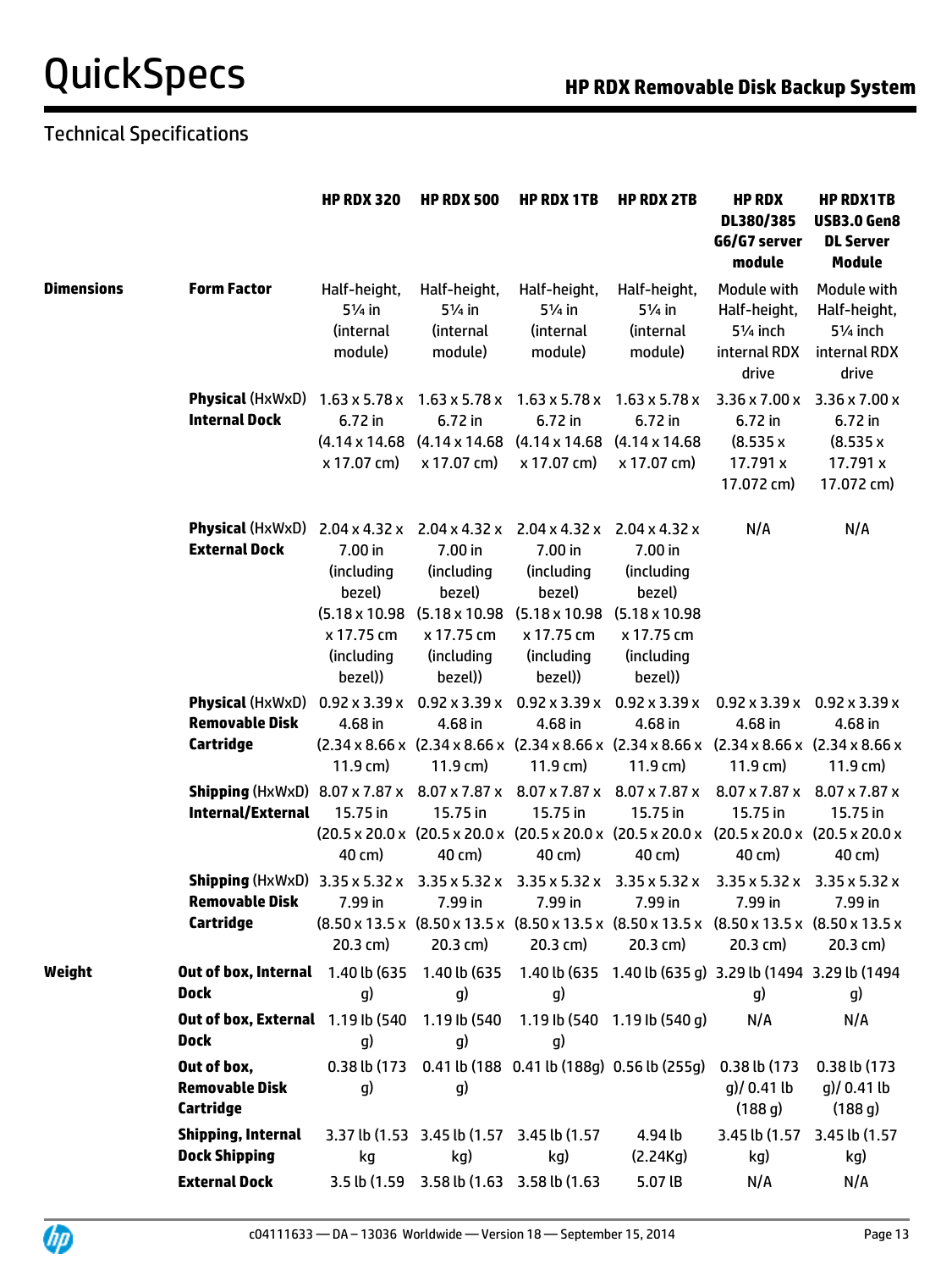## Technical Specifications

|                      |                                                                                                                    | kg)                                                                                                       | kg)          | kg)                                                                                                       | (2.30Kg)                                                                                                  |                                                                                                           |     |
|----------------------|--------------------------------------------------------------------------------------------------------------------|-----------------------------------------------------------------------------------------------------------|--------------|-----------------------------------------------------------------------------------------------------------|-----------------------------------------------------------------------------------------------------------|-----------------------------------------------------------------------------------------------------------|-----|
|                      | Shipping,                                                                                                          | 0.77 lb (349                                                                                              | 0.81 lb (367 | 0.81 lb (367                                                                                              | $0.96$ lb (435g)                                                                                          | N/A                                                                                                       | N/A |
|                      | <b>Removable Disk</b><br>Cartridge                                                                                 | g)                                                                                                        | g)           | g)                                                                                                        |                                                                                                           |                                                                                                           |     |
| <b>Orientation</b>   | <b>Internal Dock</b>                                                                                               | Horizontal +/-<br>90 degrees                                                                              |              | Horizontal $+/-$<br>90 degrees                                                                            | Horizontal +/-<br>90 degrees                                                                              | N/A                                                                                                       | N/A |
|                      | <b>External Dock</b>                                                                                               | Horizontal +/-<br>90 degrees                                                                              |              | Horizontal $+/-$<br>90 degrees                                                                            | Horizontal $+/-$<br>90 degrees                                                                            | N/A                                                                                                       | N/A |
| <b>Capacity</b>      | <b>Native</b>                                                                                                      | 320 GB                                                                                                    |              | 500 GB                                                                                                    | 1TB                                                                                                       | 2 TB                                                                                                      |     |
|                      | <b>Compressed</b><br>(assumes 2:1<br>application based<br>data compression)                                        | 640 GB                                                                                                    |              | 1TB                                                                                                       | 2 TB                                                                                                      | 4 TB                                                                                                      |     |
| <b>Performance</b>   | <b>Average sustained</b><br>transfer rate, native                                                                  | <b>100MBs</b>                                                                                             |              | <b>100MBs</b>                                                                                             | <b>100MBs</b>                                                                                             | <b>100MBs</b>                                                                                             |     |
|                      | <b>Average sustained</b><br>transfer rate,<br>compressed<br>(assumes 2:1<br>application based<br>data compression) | 200MBs                                                                                                    |              | 200MBs                                                                                                    | 200MBs                                                                                                    | <b>200MBs</b>                                                                                             |     |
|                      | <b>Burst transfer</b><br>rate(USB)                                                                                 | 600MBs                                                                                                    |              | 600MBs                                                                                                    | 600MBs                                                                                                    | 600MBs                                                                                                    |     |
|                      | Data access time                                                                                                   | 12 milliseconds                                                                                           |              | 12 milliseconds                                                                                           | 12 milliseconds                                                                                           | 12 milliseconds                                                                                           |     |
|                      | <b>Supported file</b><br>systems                                                                                   | FAT32, NTFS,<br>ext2, ext3                                                                                |              | FAT32, NTFS,<br>ext2, ext3                                                                                | FAT32, NTFS,<br>ext2, ext3                                                                                | FAT32, NTFS,<br>ext2, ext3                                                                                |     |
| <b>Reliability</b>   | <b>MTBF (Dock)</b>                                                                                                 | 550,000 hours<br>@100% duty<br>cycle                                                                      |              | 550,000 hours<br>@100% duty<br>cycle                                                                      | 550,000 hours<br>@100% duty<br>cycle                                                                      | 550,000 hours<br>@100% duty<br>cycle                                                                      |     |
|                      | <b>MTBF</b> (cartridge)                                                                                            | 500,000 hours                                                                                             |              | 500,000 hours                                                                                             | 500,000 hours                                                                                             | 500,000 hours                                                                                             |     |
|                      | <b>Uncorrected Error</b><br>Rate                                                                                   | 1 error per $10^{14}$<br>bits read                                                                        |              | 1 error per $10^{14}$<br>bits read                                                                        | bits read                                                                                                 | 1 error per $10^{14}$ 1 error per 1014<br>bits read                                                       |     |
| <b>Media</b>         | <b>Docking Station</b><br><b>Load/Unload cycles</b>                                                                | 10,000<br>(minimum)                                                                                       |              | 10,000<br>(minimum)                                                                                       | 10,000<br>(minimum)                                                                                       | 10,000<br>(minimum)                                                                                       |     |
|                      | Cartridge<br><b>Load/Unload cycles</b>                                                                             | 5,000<br>(minimum)                                                                                        |              | 5,000<br>(minimum)                                                                                        | 5,000<br>(minimum)                                                                                        | 5,000<br>(minimum)                                                                                        |     |
| <b>Compatibility</b> |                                                                                                                    | Backwards and<br>forwards<br>compatibility to<br>any<br>current/future<br>RDX removable<br>disk cartridge |              | Backwards and<br>forwards<br>compatibility to<br>any<br>current/future<br>RDX removable<br>disk cartridge | Backwards and<br>forwards<br>compatibility to<br>any<br>current/future<br>RDX removable<br>disk cartridge | Backwards and<br>forwards<br>compatibility to<br>any<br>current/future<br>RDX removable<br>disk cartridge |     |
| <b>Interface</b>     | Interface type                                                                                                     | <b>USB 3.0</b>                                                                                            |              | <b>USB 3.0</b>                                                                                            | <b>USB 3.0</b>                                                                                            | <b>USB 3.0</b>                                                                                            |     |
|                      |                                                                                                                    |                                                                                                           |              |                                                                                                           |                                                                                                           |                                                                                                           |     |

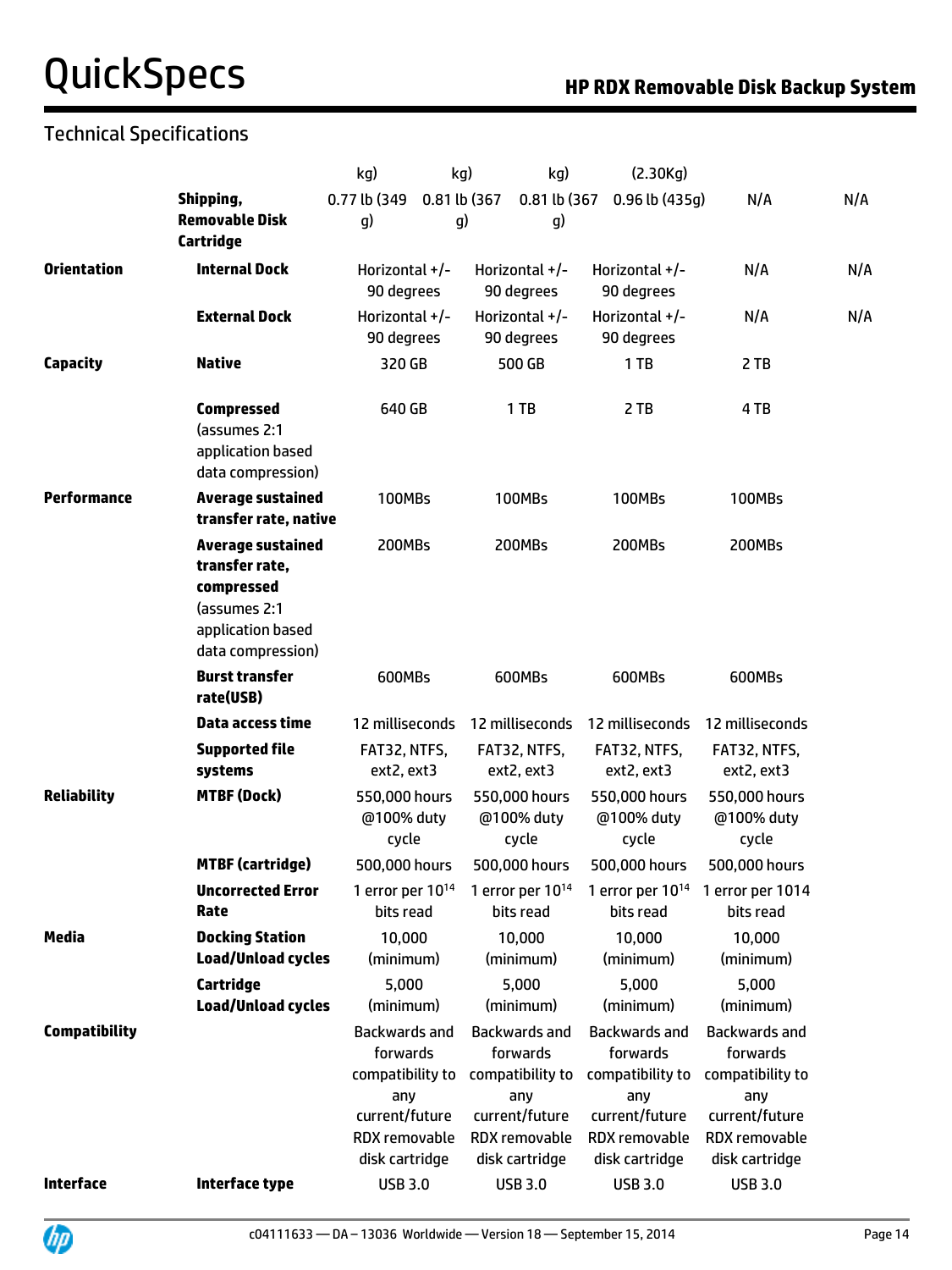### Technical Specifications

|                                                         | <b>USB connector</b>                                                                               | <b>USB standard</b><br>series B<br>receptacle                                                                                                                                                                       |                                                                          | <b>USB standard</b><br>series B<br>receptacle                                                   | <b>USB standard</b><br>series B<br>receptacle                                                                                                               | <b>USB standard</b><br>series B<br>receptacle                                                                                                                                             |  |  |  |
|---------------------------------------------------------|----------------------------------------------------------------------------------------------------|---------------------------------------------------------------------------------------------------------------------------------------------------------------------------------------------------------------------|--------------------------------------------------------------------------|-------------------------------------------------------------------------------------------------|-------------------------------------------------------------------------------------------------------------------------------------------------------------|-------------------------------------------------------------------------------------------------------------------------------------------------------------------------------------------|--|--|--|
|                                                         | <b>Power Specifications Power requirements,</b><br><b>Internal</b>                                 | $+5V \pm 5%$<br>(100mV Max<br>ripple) @1.1A<br>(150mV Max<br>ripple) @0.4A                                                                                                                                          | $+12V \pm 10\%$                                                          | +5V ± 5% (100<br>mV Max ripple)<br>@ 1.1 A<br>$+12V \pm 10\%$<br>(150 mV Max<br>ripple) @ 0.4 A | +5V ± 5% (100<br>mV Max ripple)<br>@ 1.1 A<br>$+12V \pm 10%$<br>(150 mV Max<br>ripple) $@$ 0.4 A                                                            | +5V ± 5% (100<br>mV Max ripple)<br>@ 1.1 A<br>$+12V \pm 10%$<br>$(150 \text{ mV}$ Max<br>ripple) @ 0.4 A                                                                                  |  |  |  |
| <b>Environmental</b><br><b>Specifications (all</b>      | Power requirements, 100 to 240 VAC,<br><b>External</b>                                             | ranging                                                                                                                                                                                                             | 50-60 Hz, auto-                                                          | 100 to 240 VAC,<br>50-60 Hz, auto-<br>ranging                                                   | 100 to 240 VAC,<br>50-60 Hz, auto-<br>ranging                                                                                                               | 100 to 240 VAC,<br>50-60 Hz, auto-<br>ranging                                                                                                                                             |  |  |  |
|                                                         | <b>Power consumption</b>                                                                           | 6.6W/20W                                                                                                                                                                                                            |                                                                          | 6.6W/20W<br>(typical)/(peak) (typical)/(peak)                                                   | 6.6W/20W<br>(typical)/ (peak)                                                                                                                               | 6.6W/20W<br>(typical)/ (peak)                                                                                                                                                             |  |  |  |
|                                                         | <b>Temperature range</b>                                                                           | 5 to 45 <sup>o</sup> C; 41 to 113 <sup>o</sup> F (operating)-<br>-40 to 65° C; -40 to 149° F (non operating)                                                                                                        |                                                                          |                                                                                                 |                                                                                                                                                             |                                                                                                                                                                                           |  |  |  |
| models)                                                 | <b>Relative humidity</b>                                                                           | 20 to 80%, non condensing (operating), 10 to 90%, non-condensing (non operating)                                                                                                                                    |                                                                          |                                                                                                 |                                                                                                                                                             |                                                                                                                                                                                           |  |  |  |
|                                                         | <b>Altitude</b>                                                                                    |                                                                                                                                                                                                                     | -50 ft to 10,000 ft (operational), -50 ft to 35,000 ft (non operational) |                                                                                                 |                                                                                                                                                             |                                                                                                                                                                                           |  |  |  |
|                                                         | <b>Vibration</b>                                                                                   | random vib(operational): 0.30Grms 5Hz to 500Hz, sine vib(non-op): 0.75g (0-peak)<br>5Hz to 500Hz, random(non-op): 2.41Grms 5Hz to 500Hz<br>half sine 31G @2.6ms (operational), half sine 71G @ 2m (non operational) |                                                                          |                                                                                                 |                                                                                                                                                             |                                                                                                                                                                                           |  |  |  |
|                                                         | <b>Shock: Cartridge non</b> 1 m (39.4 in) drop to tile over concrete floor<br>operating drop shock |                                                                                                                                                                                                                     |                                                                          |                                                                                                 |                                                                                                                                                             |                                                                                                                                                                                           |  |  |  |
| <b>Standards Compliance</b><br>(all models)             |                                                                                                    |                                                                                                                                                                                                                     |                                                                          |                                                                                                 |                                                                                                                                                             | cURus Recognized (UL60950), TÜV EN60950 (IEC 60950), FCC and CE Declaration of Conformity, C-TICK<br>Approved (AS/NZS CISPR22), VCCI Approved, RRL Approved, BSMI Approved, GOSH Approved |  |  |  |
| <b>Eject Button/Power LED</b><br><b>Front Panel LED</b> |                                                                                                    | <b>Off</b>                                                                                                                                                                                                          |                                                                          |                                                                                                 | No Power                                                                                                                                                    |                                                                                                                                                                                           |  |  |  |
| <b>Indicators and buttons</b>                           | (on docking station)                                                                               | Green                                                                                                                                                                                                               |                                                                          |                                                                                                 | Power is on and unit is working correctly                                                                                                                   |                                                                                                                                                                                           |  |  |  |
| (all models)                                            |                                                                                                    |                                                                                                                                                                                                                     | <b>Blinking Green</b>                                                    |                                                                                                 | Unit is ejecting the cartridge                                                                                                                              |                                                                                                                                                                                           |  |  |  |
|                                                         |                                                                                                    |                                                                                                                                                                                                                     | Amber                                                                    |                                                                                                 | Unit has detected a fault. For more information<br>run a diagnostic application                                                                             |                                                                                                                                                                                           |  |  |  |
|                                                         |                                                                                                    |                                                                                                                                                                                                                     | <b>Blinking Amber</b>                                                    |                                                                                                 | Host computer is accessing the media, and the<br>user has pressed the eject button. The unit will<br>eject the cartridge after the host access<br>completes |                                                                                                                                                                                           |  |  |  |
|                                                         | <b>Activity LED (on</b>                                                                            | Green                                                                                                                                                                                                               |                                                                          |                                                                                                 | Cartridge is ready                                                                                                                                          |                                                                                                                                                                                           |  |  |  |
|                                                         | cartridge)                                                                                         |                                                                                                                                                                                                                     | <b>Blinking Green</b>                                                    |                                                                                                 | Activity (Reading, writing, seeking)                                                                                                                        |                                                                                                                                                                                           |  |  |  |
|                                                         |                                                                                                    |                                                                                                                                                                                                                     | Amber                                                                    |                                                                                                 | Unit has detected a fault. For more information<br>run a diagnostic application                                                                             |                                                                                                                                                                                           |  |  |  |
|                                                         | <b>Emergency Eject Hole</b>                                                                        |                                                                                                                                                                                                                     | Emergency Eject Hole to eject the cartridge                              |                                                                                                 |                                                                                                                                                             |                                                                                                                                                                                           |  |  |  |

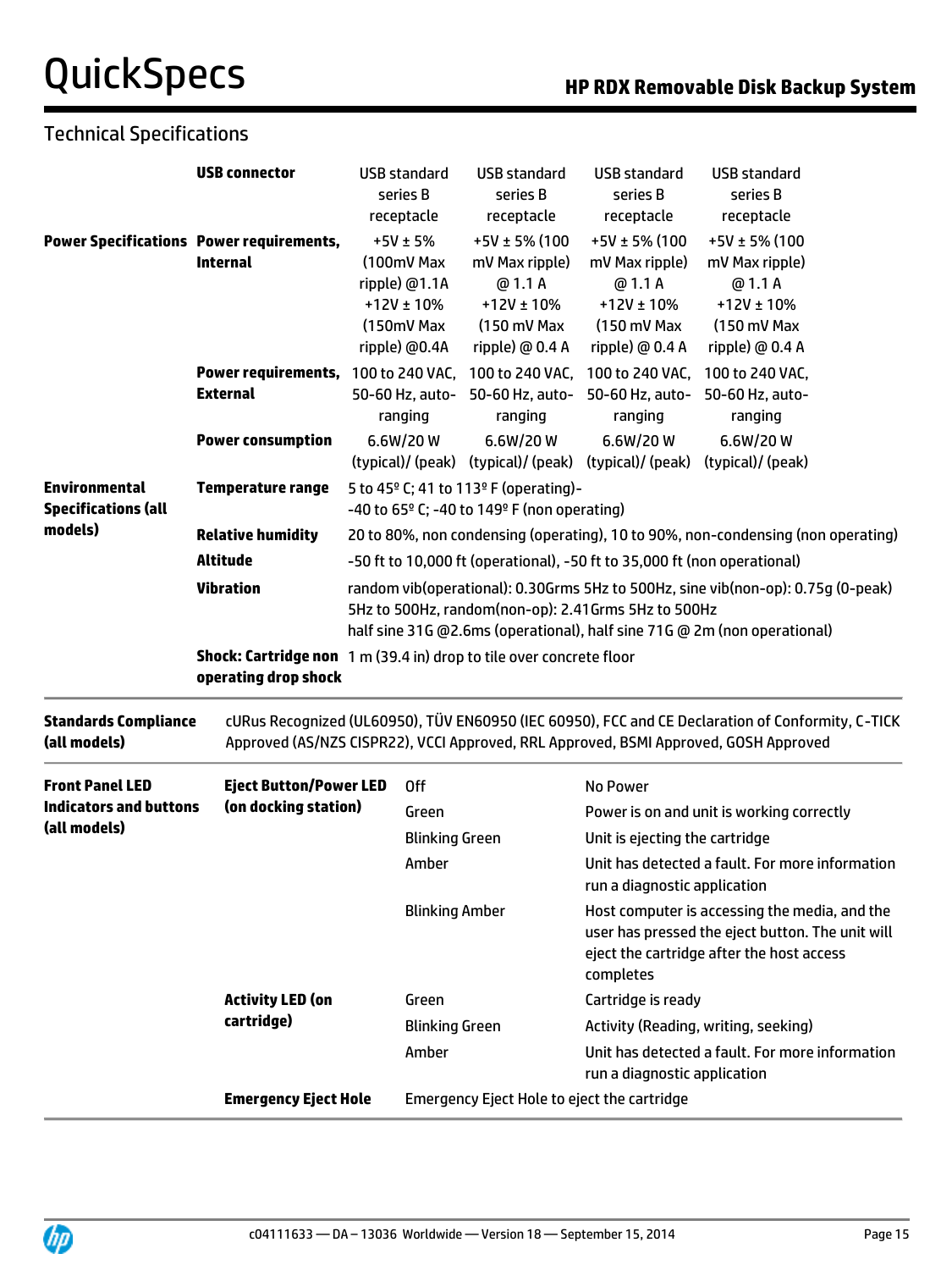## Summary of Changes

| <b>Date</b> | <b>Version History</b> | Action  | <b>Description of Change:</b>                             |
|-------------|------------------------|---------|-----------------------------------------------------------|
| 15-Sep-2014 | From Version 17 to 18  | Changed | Changed the picture from fist page.                       |
| 31-Mar-2014 | From Version 16 to 17  | Changed | Changes made to Overview, What's New, Features and        |
|             |                        |         | <b>Technical Specifications sections.</b>                 |
| 25-Mar-2013 | From Version 15 to 16  | Changed | Changes made to Overview, What's New, Features and Kit    |
|             |                        |         | Contents sections.                                        |
| 26-Nov-2012 | From Version 14 to 15  | Changed | Change made to Kit Content titles in Kit Content section. |
| 13-Nov-2012 | From Version 13 to 14  | Changed | Correction made to the North America and Canada           |
|             |                        |         | versions only.                                            |
| 12-Oct-2012 | From Version 12 to 13  | Changed | Change made to the URL in Service and Support, HP Care    |
|             |                        |         | Pack and Warranty Information section.                    |
| 21-Sep-2012 | From Version 11 to 12  | Changed | Change made to the URL in Service and Support, HP Care    |
|             |                        |         | Pack and Warranty Information section.                    |
| 14-Sep-2012 | From Version 10 to 11  | Changed | Changes were made in Compatibility section.               |
| 13-Aug-2012 | From Version 9 to 10   | Changed | Changes made throughout the QuickSpec.                    |
| 08-Jun-2011 | From Version 8 to 9    | Removed | Mentions of StorageWorks were removed.                    |
| 15-Nov-2010 | From Version 7 to 8    | Changed | HP RDX 1TB Removable Disk Backup System was added         |
|             |                        |         | and HP RDX 750GB Removable Disk Backup System was         |
|             |                        |         | removed                                                   |
|             |                        |         |                                                           |
|             |                        |         | HP ProLiant DL385 G7 Server was added                     |
|             |                        |         |                                                           |
|             |                        |         | www.hp.com/storage/spock was added to Compatibility       |
| 27-Sep-2010 | From Version 6 to 7    | Changed | Kit Contents models were completely revised, Product      |
|             |                        |         | descriptions were revised in Media and Models were        |
|             |                        |         | removed from the Overview.                                |
| 16-Feb-2010 | From Version 5 to 6    | Changed | Changes made throughout the entire QuickSpec.             |
| 05-Jun-2009 | From Version 4 to 5    | Changed | Updated the Out of box, Removable Disk Cartridge Weight   |
|             |                        |         | and Shipping, Removable Disk Cartridge Weight for the HP  |
|             |                        |         | RDX 500 and HP RDX DL380 G6 server module in the          |
|             |                        |         | <b>Technical Specifications section.</b>                  |
| 01-Apr-2009 | From Version 3 to 4    | Added   | Added "including the HP ProLiant DL380 G6 servers" to     |
|             |                        |         | the Compatibility section.                                |
| 30-Mar-2009 | From Version 2 to 3    | Changed | Revised the Introduction and What's New sections. Other   |
|             |                        |         | updates made throughout the QuickSpec.                    |
|             |                        | Added   | Added Model numbers AP724A, AP725A, AP726A                |
| 17-Nov-2008 | From Version 1 to 2    | Changed | Changes made throughout the entire QuickSpec.             |